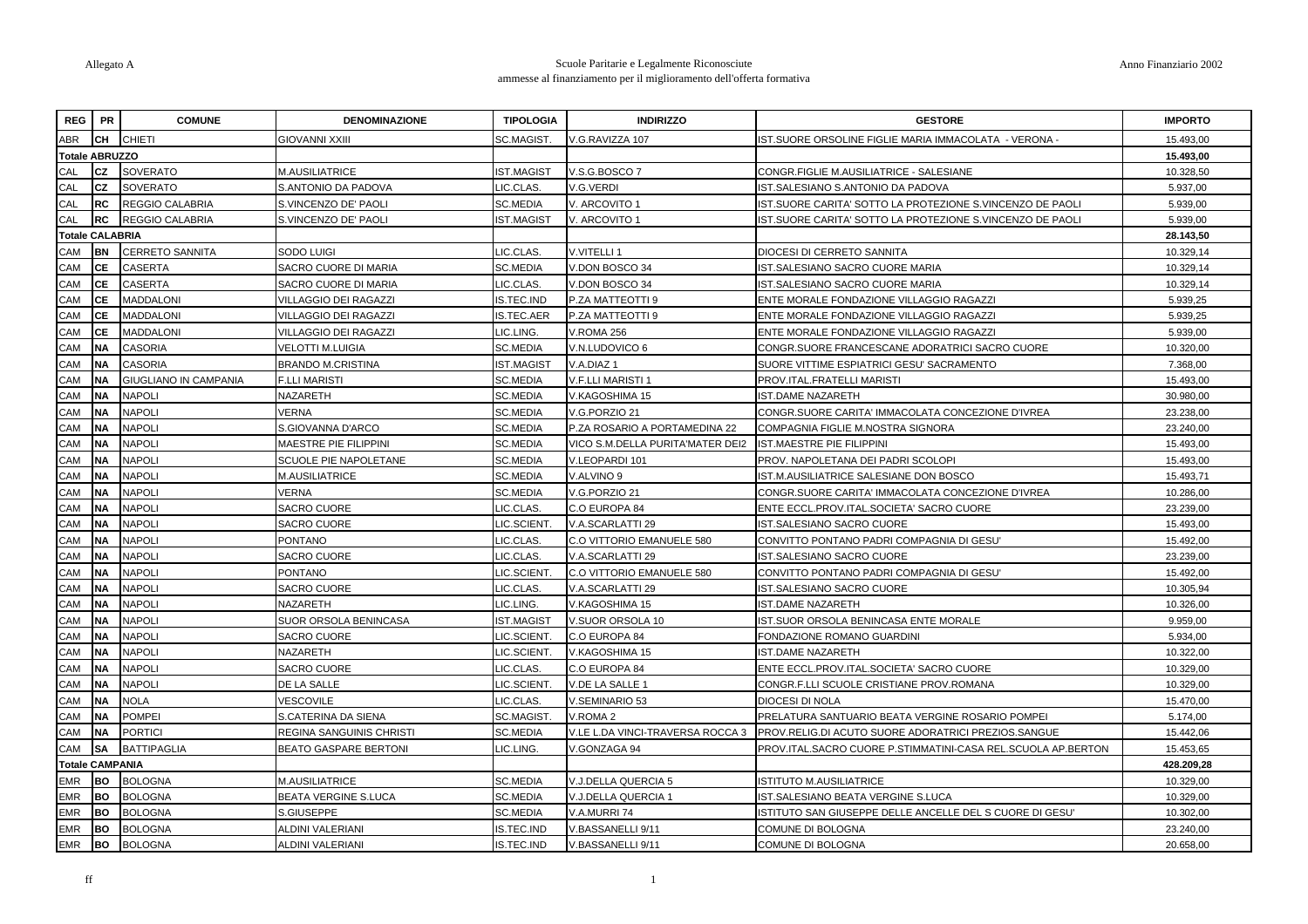| <b>REG</b> | <b>PR</b> | <b>COMUNE</b>                       | <b>DENOMINAZIONE</b>         | <b>TIPOLOGIA</b>  | <b>INDIRIZZO</b>        | <b>GESTORE</b>                                                 | <b>IMPORTO</b> |
|------------|-----------|-------------------------------------|------------------------------|-------------------|-------------------------|----------------------------------------------------------------|----------------|
| <b>EMR</b> | BO.       | <b>BOLOGNA</b>                      | <b>SIRANI</b>                | PROF.SOC          | <b>V.CA'SELVATICA 7</b> | COMUNE DI BOLOGNA                                              | 19.000,00      |
| <b>EMR</b> | <b>BO</b> | <b>BOLOGNA</b>                      | ALDINI VALERIANI             | PROF.I.A          | /.BASSANELLI 9/11       | COMUNE DI BOLOGNA                                              | 13.300,00      |
| <b>EMR</b> | <b>BO</b> | <b>BOLOGNA</b>                      | <b>MALPIGHI</b>              | IC.LING.          | V.S.ISAIA 77            | FOND.NE CULTO E RELIGIONE RITIRO S.PELLEGRINO                  | 7.746,85       |
| <b>EMR</b> | <b>BO</b> | <b>BOLOGNA</b>                      | BEATA VERGINE S.LUCA         | S.TEC.IND         | V.J.DELLA QUERCIA 1     | IST.SALESIANO BEATA VERGINE S.LUCA                             | 10.329,00      |
| <b>EMR</b> | <b>BO</b> | <b>BOLOGNA</b>                      | <b>MALPIGHI</b>              | IC.LING.          | V.S.ISAIA 77            | FOND.NE CULTO E RELIGIONE RITIRO S.PELLEGRINO                  | 15.493,00      |
| <b>EMR</b> | <b>BO</b> | <b>BOLOGNA</b>                      | <b>BEATA VERGINE S.LUCA</b>  | PROF.I.A          | V.J.DELLA QUERCIA 1     | IST. SALESIANO BEATA VERGINE S.LUCA                            | 10.329,00      |
| <b>EMR</b> | <b>BO</b> | <b>BOLOGNA</b>                      | <b>BEATA VERGINE S.LUCA</b>  | PROF.PUB          | V.J.DELLA QUERCIA 1     | IST.SALESIANO BEATA VERGINE S.LUCA                             | 10.329,00      |
| <b>EMR</b> | <b>FE</b> | <b>FERRARA</b>                      | S.VINCENZO                   | <b>SC.MEDIA</b>   | P.ZA ARIOSTEA 12        | COOP.SRL IST.S.VINCENZO                                        | 7.420,00       |
| <b>EMR</b> | <b>FO</b> | <b>CESENA</b>                       | <b>IMMACOLATA</b>            | ST.MAGIST         | V.COLOMBO 333           | SEMINARIO VESCOVILE GIOVANNI XXIII -CESENA-                    | 10.329,14      |
| <b>EMR</b> | <b>MO</b> | <b>MODENA</b>                       | SACRO CUORE                  | <b>SC.MEDIA</b>   | V.LE STORCHI 249        | PIA SOC.TORINESE S.GIUSEPPE                                    | 23.240,56      |
| <b>EMR</b> | <b>MO</b> | <b>MODENA</b>                       | <b>SACRO CUORE</b>           | <b>SC.MEDIA</b>   | V.LE STORCHI 249        | PIA SOC.TORINESE S.GIUSEPPE                                    | 15.493,71      |
| <b>EMR</b> | <b>MO</b> | <b>MODENA</b>                       | FERMI                        | S.TEC.IND         | V.LUOSI 23              | AMM.NE PROVINCIALE DI MODENA                                   | 12.600,00      |
| <b>EMR</b> | MO        | <b>MODENA</b>                       | <b>SACRO CUORE</b>           | IC.SCIENT.        | V.LE STORCHI 249        | PIA SOC.TORINESE S.GIUSEPPE                                    | 10.329,14      |
| <b>EMR</b> | <b>MO</b> | <b>MODENA</b>                       | SACRO CUORE                  | S.TEC.COM         | V.LE STORCHI 249        | PIA SOC.TORINESE S.GIUSEPPE                                    | 10.329,14      |
| <b>EMR</b> | <b>PR</b> | <b>FIDENZA</b>                      | CANOSSA                      | <b>ST.MAGIST</b>  | V.MILANI 18             | CASA MADRE DELL'ISTITUTO DELLE FIGLIE DELLA CARITA' CANOSSIANE | 30.987,41      |
| <b>EMR</b> | <b>PR</b> | <b>FIDENZA</b>                      | CANOSSA                      | ST.MAGIST         | V.MILANI 18             | CASA MADRE DELL'ISTITUTO DELLE FIGLIE DELLA CARITA' CANOSSIANE | 5.939,25       |
| <b>EMR</b> | <b>PR</b> | <b>PARMA</b>                        | CHIEPPI AGOSTINO             | <b>SC.MEDIA</b>   | V.COCCONCELLI 10        | IST.PICCOLE FIGLIE SACRI CUORI GESU' E MARIA                   | 40.025,37      |
| <b>EMR</b> | <b>PR</b> | <b>PARMA</b>                        | S.BENEDETTO                  | <b>SC.MEDIA</b>   | P.LE S.BENEDETTO 5      | ISPETTORIA SALESIANA LOMBARDO-EMILIANA                         | 4.906,00       |
| <b>EMR</b> | <b>PR</b> | <b>PARMA</b>                        | S.BENEDETTO                  | <b>IC.SCIENT.</b> | P.LE S.BENEDETTO 5      | ISPETTORIA SALESIANA LOMBARDO-EMILIANA                         | 4.856,00       |
| <b>EMR</b> | <b>RA</b> | <b>FAENZA</b>                       | S.UMILTA'                    | ST.MAGIST         | V.BONDIOLO 38           | ASS.NE SCUOLAPERTA                                             | 2.400,00       |
| <b>EMR</b> | <b>RE</b> | <b>CORREGGIO</b>                    | S.TOMMASO D'AQUINO           | ST.MAGIST         | V.CONTARELLI 3          | PARROCCHIA SS.QUIRINO E MICHELE ARCANGELO                      | 5.939,25       |
| <b>EMR</b> | <b>RN</b> | <b>RIMINI</b>                       | SPALLANZANI                  | <b>SC.MEDIA</b>   | V.BRANDOLINO 13         | FOND.NE KARIS FOUNDATION                                       | 15.493,70      |
| <b>EMR</b> | <b>RN</b> | <b>RIMINI</b>                       | <b>DANTE ALIGHIERI</b>       | IC.CLAS.          | V.BRANDOLINO 13         | FOND.NE KARIS FOUNDATION                                       | 15.493,70      |
| <b>EMR</b> | <b>RN</b> | <b>RIMINI</b>                       | MAESTRE PIE                  | ST.MAGIST         | V.F.LLI BANDIERA 34     | CONGR.MAESTRE PIE DELL'ADDOLORATA                              | 15.492,00      |
| <b>EMR</b> | <b>RN</b> | SAN GIOVANNI IN MARIGNANO           | S.FILOMENA                   | <b>SC.MEDIA</b>   | V.BORGO S.ANTONIO 61    | CONGR.MAESTRE PIE DELL'ADDOLORATA                              | 9.296,00       |
|            |           | <b>Totale EMILIA ROMAGNA</b>        |                              |                   |                         |                                                                | 401.955,22     |
| <b>FVG</b> | PN        | <b>PORDENONE</b>                    | DON BOSCO                    | <b>SC.MEDIA</b>   | V.LE GRIGOLETTI 3       | COLLEGIO DON BOSCO                                             | 5.914,00       |
| <b>FVG</b> | <b>UD</b> | <b>UDINE</b>                        | <b>BEARZI</b>                | <b>SC.MEDIA</b>   | V.DON BOSCO 2           | IST.SALESIANO BEARZI                                           | 5.730,00       |
| <b>FVG</b> | <b>UD</b> | <b>UDINE</b>                        | <b>BERTONI GASPARE</b>       | SC.MEDIA          | V.CADORE 59             | PROV.ITAL.SACRO CUORE P.STIMMATINI-CASA REL.SCUOLA AP.BERTON   | 10.329,00      |
| <b>FVG</b> | <b>UD</b> | <b>UDINE</b>                        | <b>BERTONI GASPARE</b>       | IC.SCIENT.        | V.CADORE 59             | PROV.ITAL.SACRO CUORE P.STIMMATINI-CASA REL.SCUOLA AP.BERTON   | 10.329,00      |
|            |           | <b>Totale FRIULI VENEZIA GIULIA</b> |                              |                   |                         |                                                                | 32.302,00      |
| _AZ        | LТ        | <b>FORMIA</b>                       | MATER DIVINAE GRATIAE        | PROF.SOC          | V.GIANOLA 29            | SUORE FRANCESCANE SS.CUORI                                     | 10.194,00      |
| AZ.        | <b>RM</b> | ALBANO LAZIALE                      | <b>MURIALDO</b>              | IC.SCIENT.        | V.ANFITEATRO ROMANO 10  | PIA SOC.TORINESE S.GIUSEPPE                                    | 15.487,40      |
| _AZ        | <b>RM</b> | ALBANO LAZIALE                      | <b>MURIALDO</b>              | IC.SCIENT.        | V.ANFITEATRO ROMANO 30  | PIA SOC.TORINESE S.GIUSEPPE                                    | 10.317,57      |
| AZ.        | <b>RM</b> | ANZIO                               | NOSTRA SIGNORA DELLA MERCEDE | IC.LING.          | V.ARDEATINA 91/93       | PROV.ITAL.SUORE N.S. MERCEDE                                   | 10.318,32      |
| AZ         | <b>RM</b> | <b>FRASCATI</b>                     | VILLA SORA                   | SC.MEDIA          | V.TUSCOLANA 5           | IST.SALESIANO VILLA SORA                                       | 5.939,25       |
| _AZ        | <b>RM</b> | <b>FRASCATI</b>                     | <b>VILLA SORA</b>            | IC.SCIENT         | V.TUSCOLANA 5           | IST.SALESIANO VILLA SORA                                       | 17.600,00      |
| ΑZ         | <b>RM</b> | <b>FRASCATI</b>                     | <b>VILLA SORA</b>            | IC.CLAS.          | V.TUSCOLANA 5           | IST.SALESIANO VILLA SORA                                       | 14.300,00      |
| LAZ        | <b>RM</b> | NETTUNO                             | S.LUCIA FILIPPINI            | SC.MEDIA          | V.LE MATTEOTTI 87       | IST.MAESTRE PIE FILIPPINI                                      | 15.489,56      |
| AZ.        | <b>RM</b> | <b>ROMA</b>                         | <b>GESU' E MARIA</b>         | <b>SC.MEDIA</b>   | V.FLAMINIA 631          | CONGR.RELIG.GESU' E MARIA                                      | 23.230,20      |
| <b>AZ</b>  | <b>RM</b> | <b>ROMA</b>                         | SMALDONE FILIPPO             | <b>SC.MEDIA</b>   | V.TOR DE'SCHIAVI 404    | CONGR.SUORE SALESIANE SACRI CUORI                              | 30.588,60      |
| <b>AZ</b>  | <b>RM</b> | ROMA                                | SACERDOTI                    | SC.MEDIA          | LUNGOTEVERE SANZIO 14   | COMUNITA' EBRAICA DI ROMA                                      | 15.474,80      |
| ΑZ         | <b>RM</b> | ROMA                                | S.TERESA DI GESU'            | <b>SC.MEDIA</b>   | V.ARDEA 16              | CASA ROMA COMPAGNIA S.TERESA GESU'                             | 30.987,42      |
| AZ.        | <b>RM</b> | AMOS                                | GESU' E MARIA                | SC.MEDIA          | V.FLAMINIA 631          | CONGR.RELIG.GESU' E MARIA                                      | 15.291,00      |
| LAZ        | <b>RM</b> | <b>ROMA</b>                         | SACERDOTI                    | <b>SC.MEDIA</b>   | LUNGOTEVERE SANZIO 14   | COMUNITA' EBRAICA DI ROMA                                      | 15.487,00      |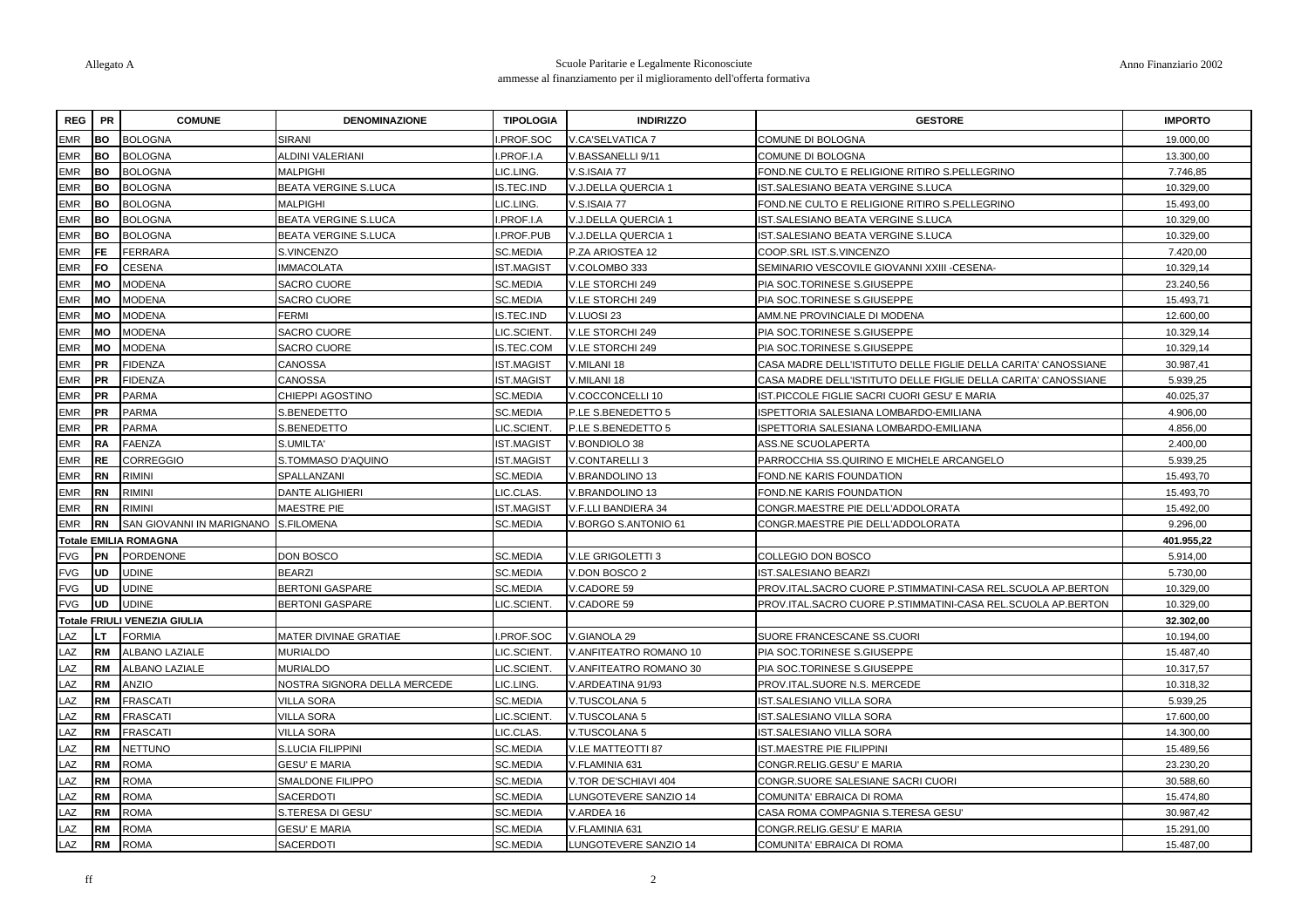| <b>REG</b> | <b>PR</b> | <b>COMUNE</b> | <b>DENOMINAZIONE</b>          | <b>TIPOLOGIA</b>  | <b>INDIRIZZO</b>                  | <b>GESTORE</b>                                              | <b>IMPORTO</b> |
|------------|-----------|---------------|-------------------------------|-------------------|-----------------------------------|-------------------------------------------------------------|----------------|
| .AZ        | <b>RM</b> | roma          | MASSIMILIANO MASSIMO          | <b>SC.MEDIA</b>   | /.M.MASSIMO7                      | CASA RELIGIOSA DELLA COMPAGNIA DI GESU'                     | 15.357,36      |
| LAZ        | <b>RM</b> | <b>ROMA</b>   | S.PAOLO                       | <b>SC.MEDIA</b>   | /.CASILINA 1606 (TORRE GAIA)      | CONGR.SUORE ANGELICHE S.PAOLO                               | 10.329,14      |
| LAZ        | <b>RM</b> | <b>ROMA</b>   | S.GIUSEPPE                    | <b>SC.MEDIA</b>   | V.RABBELLO 15                     | IST.FIGLIE S.GIUSEPPE CABURLOTTO                            | 10.329,00      |
| LAZ        | <b>RM</b> | <b>ROMA</b>   | S.GIOVANNI BOSCO              | SC.MEDIA          | V.LE PALMIRO TOGLIATTI 167        | IST. FEMMINILE S.G.BOSCO FIGLIE M.AUSILIATRICE              | 10.297,12      |
| LAZ        | <b>RM</b> | ROMA          | <b>M.AUSILIATRICE</b>         | <b>SC.MEDIA</b>   | /.DALMAZIA 12                     | IST.GESU' NAZARENO SALESIANE DON BOSCO                      | 10.329,14      |
| LAZ        | <b>RM</b> | <b>ROMA</b>   | DIVINA PROVVIDENZA            | <b>SC.MEDIA</b>   | V.M.BARTOLI 255                   | IST.FIGLIE DIVINA PROVVIDENZA                               | 5.130,00       |
| LAZ        | <b>RM</b> | <b>ROMA</b>   | <b>DON ROSCELLI</b>           | <b>SC.MEDIA</b>   | /.DON GNOCCHI 3                   | <b>IST.SUORE IMMACOLATA</b>                                 | 10.329,00      |
| LAZ        | <b>RM</b> | <b>ROMA</b>   | <b>MASTAI</b>                 | <b>SC.MEDIA</b>   | V.DELL'IMBRECCIATO 181            | CONGR.F.LLI SCUOLE CRISTIANE PROV.ROMANA                    | 10.326,00      |
| LAZ        | <b>RM</b> | <b>ROMA</b>   | <b>VILLA FLAMINIA</b>         | <b>SC.MEDIA</b>   | V.LE DEL VIGNOLA 56               | CONGR.F.LLI SCUOLE CRISTIANE PROV.ROMANA                    | 10.329,14      |
| LAZ        | <b>RM</b> | ROMA          | PIO XI                        | <b>SC.MEDIA</b>   | V.UMBERTIDE 11                    | IST.SALESIANO PIO XI                                        | 10.320,00      |
| LAZ        | <b>RM</b> | <b>ROMA</b>   | S.GIUSEPPE DE MERODE          | <b>SC.MEDIA</b>   | /.S.SEBASTIANELLO 3               | CONGR.F.LLI SCUOLE CRISTIANE PROV.ROMANA                    | 9.941.56       |
| LAZ        | <b>RM</b> | <b>ROMA</b>   | <b>ASISIUM</b>                | <b>SC.MEDIA</b>   | /.GROTTAROSSA 301                 | CONGR.SUORE FRANCESCANE MISSIONARIE SACRO CUORE             | 10.320,00      |
| LAZ        | <b>RM</b> | <b>ROMA</b>   | FALLETTI DI BAROLO            | <b>SC.MEDIA</b>   | V.LE MARCONI 700                  | IST.S.ANNA PROVVIDENZA                                      | 10.329,00      |
| LAZ        | <b>RM</b> | <b>ROMA</b>   | CENTURIONE BRACELLI VIRGINIA  | <b>SC.MEDIA</b>   | V.MATTIA BATTISTINI 256           | FIGLIE N.S.MONTE CALVARIO                                   | 10.281,59      |
| LAZ        | <b>RM</b> | ROMA          | <b>BETTINI</b>                | <b>SC.MEDIA</b>   | /.GALVANI 51                      | IST.FIGLIE DIVINA PROVVIDENZA                               | 15.486,80      |
| LAZ        | <b>RM</b> | ROMA          | REGINA APOSTOLORUM            | <b>SC.MEDIA</b>   | /.TREVIGNANO ROMANO 12            | IST.MAESTRE PIE FILIPPINI                                   | 15.493,71      |
| LAZ        | <b>RM</b> | <b>ROMA</b>   | GIOVANNI PAOLO II             | .IC.SCIENT.       | C.O DUCA DI GENOVA 157 (OSTIA L.) | IST.INTERNAZIONALE ISTRUZIONE GIOVANNI PAOLO II             | 38.729,00      |
| LAZ        | <b>RM</b> | <b>ROMA</b>   | <b>COR JESU</b>               | <b>IC.SCIENT.</b> | V.G.SOMMEILLER 38                 | APOSTOLE DEL SACRO CUORE DI GESU'                           | 30.950,71      |
| LAZ        | <b>RM</b> | ROMA          | <b>SACRO CUORE</b>            | IC.CLAS.          | V.UMBERTIDE 11                    | <b>IST.SALESIANO PIO XI</b>                                 | 19.000,00      |
| LAZ        | <b>RM</b> | AMOS          | S.GIUSEPPE CALASANZIO         | IC.SCIENT.        | V.CORTINA D'AMPEZZO 256           | PROV.ROMANA SCOLOPI-ORDINE CHIERICI REG.POVERI MADRE DI DIO | 23.235,66      |
| LAZ        | <b>RM</b> | ROMA          | <b>SERAPHICUM</b>             | <b>IC.SCIENT.</b> | /.DEL SERAFICO 3                  | COMPLESSO SCOL.SERAPHICUM SRL                               | 30.987,41      |
| LAZ        | <b>RM</b> | ROMA          | COLLEGIO NAZARENO             | .IC.SCIENT.       | .GO DEL NAZARENO 25               | OPERA PIA COLLEGIO NAZARENO                                 | 23.235,66      |
| LAZ        | <b>RM</b> | ROMA          | S.MARIA DEGLI ANGELI          | <b>IC.SCIENT.</b> | V.LATTANZIO 27                    | IST.SUORE CARITA' S.BAMBINO GESU' - PROV.ITALIANA           | 23.240,55      |
| LAZ        | <b>RM</b> | ROMA          | NAZARETH                      | IC.CLAS.          | V.COLA DI RIENZO 140              | PROV.ITAL.IST.DAME NAZARETH                                 | 23.240,56      |
| LAZ        | <b>RM</b> | <b>ROMA</b>   | S.GIOVANNI BOSCO              | ST.MAGIST         | V.LE PALMIRO TOGLIATTI 167        | IST. FEMMINILE S.G.BOSCO FIGLIE M.AUSILIATRICE              | 14.811,98      |
| AZ.        | <b>RM</b> | <b>ROMA</b>   | PIRANDELLO                    | IC.CLAS.          | /.BONI 1                          | TROMBONE FORTUNATA IN TAVERNESE                             | 15.486,80      |
| LAZ        | <b>RM</b> | ROMA          | S.GIUSEPPE DE MERODE          | IC.CLAS.          | V.S.SEBASTIANELLO 3               | CONGR.F.LLI SCUOLE CRISTIANE PROV.ROMANA                    | 9.296,23       |
| LAZ        | <b>RM</b> | <b>ROMA</b>   | <b>PALLOTTI</b>               | <b>IC.SCIENT.</b> | P.ZA REGINA PACIS 11 (OSTIA L.)   | PROGETTO EDUCAZIONE SRL                                     | 15.486,80      |
| LAZ        | <b>RM</b> | <b>ROMA</b>   | SACRO CUORE                   | LIC.LING.         | P.ZA TRINITA' DEI MONTI 3         | ENTE ECCL.PROV.ITAL.SOCIETA' SACRO CUORE                    | 15.489,56      |
| LAZ        | <b>RM</b> | <b>ROMA</b>   | S.DOROTEA                     | IC.SCIENT.        | V.MATERA 18                       | <b>IST.SUORE MAESTRE S.DOROTEA</b>                          | 15.397,00      |
| LAZ        | <b>RM</b> | ROMA          | M.AUSILATRICE                 | IC.CLAS.          | /.DALMAZIA 12                     | IST.GESU' NAZARENO SALESIANE DON BOSCO                      | 10.329,14      |
| LAZ        | <b>RM</b> | <b>ROMA</b>   | CAVANIS                       | <b>IC.SCIENT.</b> | /.CASILINA 600                    | CONGR.SACERDOTI SCUOLE CARITA' IST.CAVANIS                  | 10.329,14      |
| LAZ        | <b>RM</b> | <b>ROMA</b>   | S.GABRIELE                    | <b>IC.SCIENT.</b> | V. CASSIA KM 16                   | <b>GESTIONI SCOLASTICHE SRL</b>                             | 15.493,71      |
| LAZ        | <b>RM</b> | <b>ROMA</b>   | IMMACOLATA CONCEZIONE D'IVREA | IS.TEC.COM        | V.LEONE IV 2                      | CONGR.SUORE CARITA' IMMACOLATA CONCEZIONE D'IVREA           | 15.488,00      |
| LAZ        | <b>RM</b> | <b>ROMA</b>   | VILLA FLAMINIA                | IC.CLAS.          | V.LE DEL VIGNOLA 56               | CONGR.F.LLI SCUOLE CRISTIANE PROV.ROMANA                    | 10.329,14      |
| LAZ        | <b>RM</b> | <b>ROMA</b>   | <b>VILLA FLAMINIA</b>         | LIC.SCIENT.       | V.LE DEL VIGNOLA 56               | CONGR.F.LLI SCUOLE CRISTIANE PROV.ROMANA                    | 10.329,14      |
| LAZ        | <b>RM</b> | ROMA          | S.GIUSEPPE DE MERODE          | <b>IC.SCIENT.</b> | V.S.SEBASTIANELLO 3               | CONGR.F.LLI SCUOLE CRISTIANE PROV.ROMANA                    | 5.939,26       |
| LAZ        | <b>RM</b> | <b>ROMA</b>   | S.GIULIANA FALCONIERI         | LIC.CLAS.         | V.GUIDUBALDO DEL MONTE 17         | CONGR.MANTELLATE SERVE DI MARIA                             | 10.328,80      |
| LAZ        | <b>RM</b> | <b>ROMA</b>   | <b>S.LEONE MAGNO</b>          | <b>IC.CLAS.</b>   | P.ZA S.COSTANZA 2                 | PROV.ITAL.FRATELLI MARISTI                                  | 10.329,00      |
| LAZ        | <b>RM</b> | <b>ROMA</b>   | ASISIUM                       | <b>IC.SCIENT.</b> | V.GROTTAROSSA 301                 | CONGR.SUORE FRANCESCANE MISSIONARIE SACRO CUORE             | 10.296,00      |
| AZ.        | <b>RM</b> | <b>ROMA</b>   | FALLETTI DI BAROLO            | ST.MAGIST         | V.LE MARCONI 700                  | IST.S.ANNA PROVVIDENZA                                      | 10.329,00      |
| LAZ        | <b>RM</b> | ROMA          | PIO XII                       | LIC.SCIENT.       | V.CASILINA 767                    | CONGR.F.LLI SCUOLE CRISTIANE PROV.ROMANA                    | 10.329,13      |
| LAZ        | <b>RM</b> | ROMA          | M.IMMACOLATA                  | <b>IST.MAGIST</b> | V.TOR DE'SCHIAVI 150              | CONGR.SUORE FRANCESCANE MISSIONARIE SACRO CUORE             | 10.302,00      |
| LAZ        | <b>RM</b> | <b>ROMA</b>   | S.MARIA                       | LIC.SCIENT.       | V.LE MANZONI 5                    | PROCURA GENERALIZIA IST.SOC.DI MARIA-MARIANISTI             | 10.329,00      |
| LAZ        | <b>RM</b> | <b>ROMA</b>   | S.GIULIANA FALCONIERI         | IC.LING.          | V.GUIDUBALDO DEL MONTE 17         | CONGR.MANTELLATE SERVE DI MARIA                             | 10.329,00      |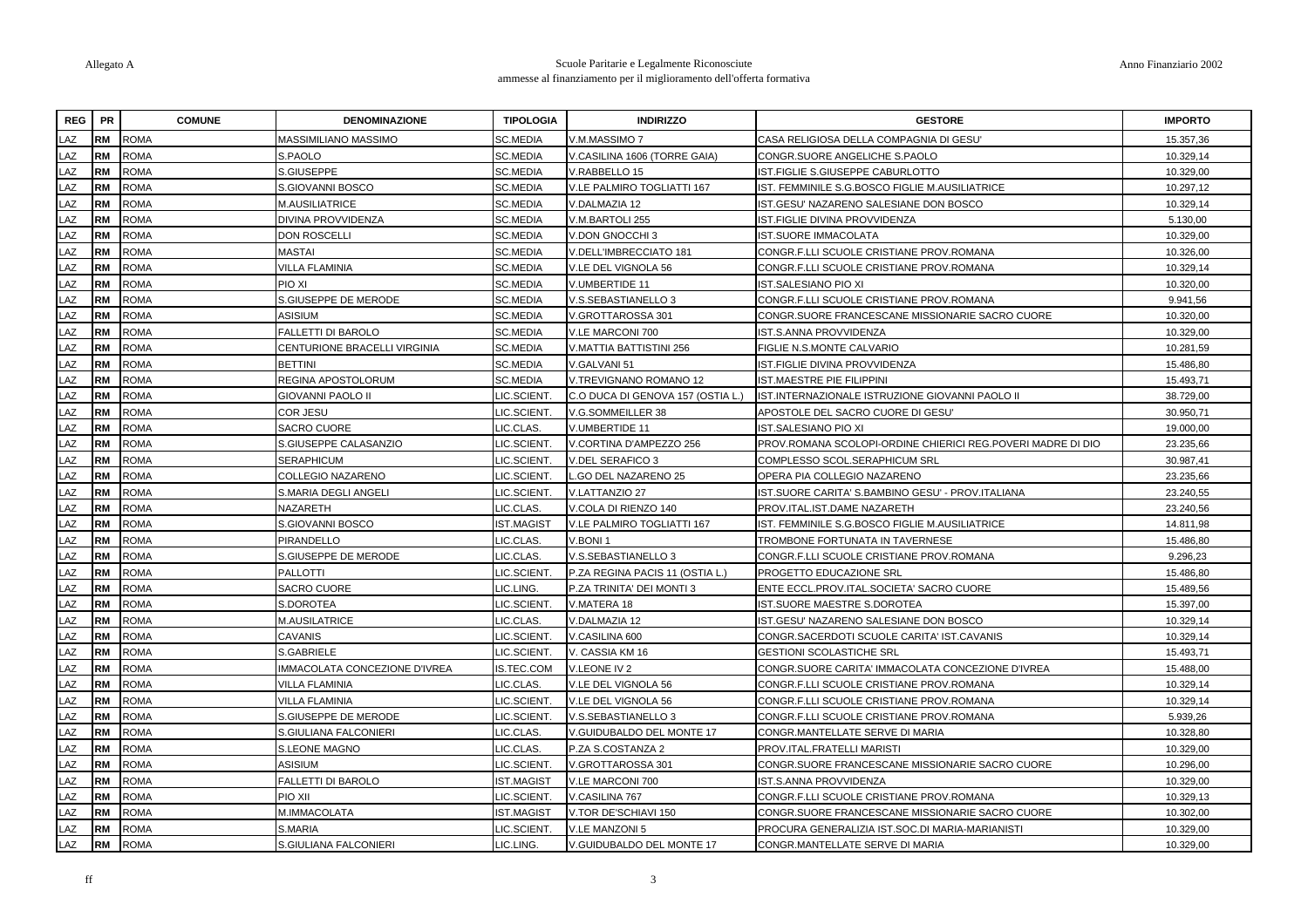| <b>REG</b>            | <b>PR</b>   | <b>COMUNE</b>        | <b>DENOMINAZIONE</b>               | <b>TIPOLOGIA</b>  | <b>INDIRIZZO</b>              | <b>GESTORE</b>                                        | <b>IMPORTO</b> |
|-----------------------|-------------|----------------------|------------------------------------|-------------------|-------------------------------|-------------------------------------------------------|----------------|
| LAZ                   | <b>RM</b>   | <b>ROMA</b>          | COR JESU                           | LIC.SCIENT.       | V.G.SOMMEILLER 38             | APOSTOLE DEL SACRO CUORE DI GESU'                     | 10.329,14      |
| LAZ                   | <b>VT</b>   | <b>MONTEFIASCONE</b> | S.PIETRO                           | <b>IST.MAGIST</b> | V.TRENTO 57                   | MONASTERO BENEDETTINE S.PIETRO                        | 10.324,80      |
| LAZ                   | <b>VT</b>   | <b>TARQUINIA</b>     | S.BENEDETTO                        | <b>IST.MAGIST</b> | V.UMBERTO   42                | MONACHE BENEDETTINE ADORATRICI PERPETUE SS.SACRAMENTO | 15.420,00      |
| LAZ                   | <b>VT</b>   | <b>JITERBO</b>       | <b>VENERABILE GIOVANNI MERLINI</b> | LIC.LING.         | V.MERLINI 45                  | IST.SUORE ADORATRICI SANGUE GESU'                     | 23.230,20      |
| LAZ                   | <b>VT</b>   | <b>JITERBO</b>       | ROSA VENERINI                      | <b>IC.SCIENT.</b> | P.LE ROSA VENERINI 1          | IST.MAESTRE PIE VENERINI                              | 23.061,00      |
| LAZ                   | <b>VT</b>   | <b>JITERBO</b>       | CARDINAL RAGONESI                  | LIC.SCIENT.       | V.LE IV NOVEMBRE 23           | PROV.ITAL.FRATELLI MARISTI                            | 10.322,00      |
| LAZ                   | IvT         | <b>JITERBO</b>       | VENERABILE GIOVANNI MERLINI        | LIC.LING.         | V.MERLINI 45                  | IST.SUORE ADORATRICI SANGUE GESU'                     | 10.326,00      |
| <b>Totale LAZIO</b>   |             |                      |                                    |                   |                               |                                                       | 968.044,20     |
| LIG                   | <b>GE</b>   | <b>CHIAVARI</b>      | MARIA LUIGIA                       | <b>SC.MEDIA</b>   | V.S.CHIARA 20                 | COOP.SRL SCUOLA M.LUIGIA                              | 23.240,56      |
| LIG                   | <b>GE</b>   | CHIAVARI             | S.MARTA                            | LIC.LING.         | C.O GARIBALDI 109             | CONGR.SUORE S.MARTA                                   | 15.530,00      |
| LIG                   | <b>GE</b>   | <b>GENOVA</b>        | DON BOSCO                          | <b>SC.MEDIA</b>   | V.ROLANDO 15 (SAMPIERDARENA)  | <b>IST.DON BOSCO</b>                                  | 10.329,14      |
| LIG                   | <b>GE</b>   | <b>GENOVA</b>        | S.MARIA AD NIVES                   | <b>SC.MEDIA</b>   | V.LE MODUGNO 35 (PEGLI)       | CONGR.FIGLIE NOSTRA SIGNORA DELLA NEVE                | 10.329,14      |
| LIG                   | <b>GE</b>   | <b>GENOVA</b>        | DELEDDA                            | LIC.LING.         | V.BERTANI 6                   | COMUNE DI GENOVA                                      | 20.658,28      |
| LIG                   | <b>GE</b>   | <b>GENOVA</b>        | M.AUSILIATRICE                     | <b>SC.MAGIST</b>  | C.O SARDEGNA 86               | IST.M.AUSILIATRICE SALESIANE DON BOSCO                | 46.470,47      |
| LIG                   | <b>GE</b>   | <b>GENOVA</b>        | GALILEI                            | S.TEC.IND         | P.ZASOPRANIS 5                | COMUNE DI GENOVA                                      | 15.493,71      |
| LIG                   | <b>GE</b>   | <b>GENOVA</b>        | CALASANZIO                         | IC.CLAS.          | V.CERVETTO 40 (CORNIGLIANO)   | PROV.LIGURE PADRI SCOLOPI                             | 23.240,56      |
| LIG                   | <b>GE</b>   | <b>GENOVA</b>        | CHAMPAGNAT                         | LIC.SCIENT.       | V.MARISTI 2                   | PROV.ITAL.FRATELLI MARISTI                            | 15.493,71      |
| LIG                   | <b>GE</b>   | <b>GENOVA</b>        | S.MARIA AD NIVES                   | <b>IST.MAGIST</b> | V.LE MODUGNO 35 (PEGLI)       | CONGR.FIGLIE NOSTRA SIGNORA DELLA NEVE                | 10.329,14      |
| LIG                   | <b>GE</b>   | <b>GENOVA</b>        | <b>EMILIANI</b>                    | LIC.SCIENT.       | V.PROVANA DI LEYNI 15 (NERVI) | PROV.LIGURE P.SOMASCHI                                | 4.906,00       |
| LIG                   | <b>GE</b>   | <b>GENOVA</b>        | S.MARIA IMMACOLATA                 | <b>IC.SCIENT</b>  | P.ZA PAOLO DA NOVI 11         | IST.SUORE IMMACOLATA                                  | 4.900,00       |
| LIG                   | IM          | VALLECROSIA          | <b>DON BOSCO</b>                   | <b>SC.MEDIA</b>   | V.COLONNELLO APROSIO 439      | IST.FIGLIE DI M.AUSILIATRICE                          | 10.329,14      |
| <b>Totale LIGURIA</b> |             |                      |                                    |                   |                               |                                                       | 211.249,85     |
| LOM                   | l BG        | <b>BERGAMO</b>       | <b>MARIA REGINA</b>                | <b>SC.MEDIA</b>   | V.BROSETA 138                 | IST.SUORE ORSOLINE S.GIROLAMO SOMASCA                 | 30.987,00      |
| LOM                   | <b>BG</b>   | <b>BERGAMO</b>       | M.IMMACOLATA                       | <b>SC.MEDIA</b>   | V.S.TOMASO 13                 | FOND.NE MADDALENA DI CANOSSA                          | 12.394,97      |
| LOM                   | IBG.        | <b>BERGAMO</b>       | MARIA REGINA                       | <b>SC.MEDIA</b>   | V.BROSETA 138                 | IST.SUORE ORSOLINE S.GIROLAMO SOMASCA                 | 15.493,71      |
| LOM                   | <b>BG</b>   | <b>BERGAMO</b>       | S.ANGELA MERICI                    | <b>SC.MEDIA</b>   | V.MONTE ORTIGARA 14           | ENTE IST.SUORE ORSOLINE DETTE DI GANDINO              | 5.632,00       |
| <b>LOM</b>            | IBG.        | <b>BERGAMO</b>       | S.ALESSANDRO                       | <b>SC.MEDIA</b>   | V.GARIBALDI 3                 | OPERA SANT'ALESSANDRO                                 | 3.512,00       |
| LOM                   | <b>BG</b>   | <b>BERGAMO</b>       | FIGLIE SACRO CUORE DI GESU'        | <b>SC.MEDIA</b>   | V.GHIRARDELLI 9               | IST.FIGLIE SACRO CUORE GESU'                          | 15.467,88      |
| LOM                   | <b>BG</b>   | <b>BERGAMO</b>       | S.ALESSANDRO                       | LIC.SCIENT.       | V.GARIBALDI 3                 | OPERA SANT'ALESSANDRO                                 | 11.243,52      |
| LOM                   | BG          | <b>BERGAMO</b>       | S.BARTOLOMEA CAPITANIO             | IC.LING.          | V.NASTRO AZZURRO 2            | OPERA SANT'ALESSANDRO                                 | 15.493,55      |
| LOM                   | <b>BG</b>   | <b>BERGAMO</b>       | <b>FANTONI</b>                     | IST.D'ARTE        | V.MAJ 35                      | SCUOLA D'ARTE APPLICATA ALL'INDUSTRIA A. FANTONI      | 10.329,14      |
| LOM                   | IBG.        | <b>BERGAMO</b>       | LOCATELLI                          | IS.TEC.AER        | V.MANTEGNA 8                  | SOC.EUROSCUOLA SRL                                    | 10.329,14      |
| LOM                   | BG          | <b>CALCINATE</b>     | LA TRACCIA                         | <b>SC.MEDIA</b>   | V.S.PAOLO DELLA CROCE 2       | COOP.PROMOZIONE EDUCAZIONE SRL - C.P.E -              | 10.305,94      |
| LOM                   | IBG.        | <b>MARTINENGO</b>    | P.ANGELO ORISIO                    | <b>SC.MEDIA</b>   | V.INCORONATA 1                | CONGR.SACRA FAMIGLIA                                  | 5.939,25       |
| LOM                   | IBG.        | SERIATE              | SACRA FAMIGLIA                     | <b>SC.MEDIA</b>   | V.CORTI 6 (FRAZ.COMONTE)      | IST.SUORE SACRA FAMIGLIA                              | 6.040,40       |
| LOM                   | <b>BG</b>   | <b>TREVIGLIO</b>     | DON BOSCO                          | <b>SC.MEDIA</b>   | V.ZANOVELLO 1                 | ISPETTORIA SALESIANA LOMBARDO - EMILIANA              | 14.977,14      |
| <b>LOM</b>            | IBG.        | <b>TREVIGLIO</b>     | S.MARIA DEGLI ANGELI               | <b>SC.MEDIA</b>   | V.C.BATTISTI 14               | CONGR.SUORE CARITA' SS.CAPITANIO E GEROSA             | 10.029,00      |
| LOM                   | l BG        | <b>TREVIGLIO</b>     | DON BOSCO                          | LIC.CLAS.         | V.ZANOVELLO 1                 | ISPETTORIA SALESIANA LOMBARDO - EMILIANA              | 20.601,44      |
| LOM                   | <b>BG</b>   | <b>TREVIGLIO</b>     | DON BOSCO                          | S.TEC.GEO         | V.ZANOVELLO 1                 | ISPETTORIA SALESIANA LOMBARDO - EMILIANA              | 9.813,60       |
| LOM                   | l BG        | <b>TREVIGLIO</b>     | S.MARIA DEGLI ANGELI               | <b>ST.MAGIST</b>  | V.C.BATTISTI 14               | CONGR.SUORE CARITA' SS.CAPITANIO E GEROSA             | 10.329,14      |
| LOM                   | <b>BS</b>   | <b>ADRO</b>          | MADONNA DELLA NEVE                 | <b>SC.MEDIA</b>   | <b>V.NIGOLINE 2</b>           | PROV.VENETA ORDINE CARMELITANI SCALZI                 | 15.493,70      |
| LOM                   | IBS.        | <b>ADRO</b>          | MADONNA DELLA NEVE                 | LIC.SCIENT.       | V.NIGOLINE 2                  | PROV.VENETA ORDINE CARMELITANI SCALZI                 | 15.493,70      |
| LOM                   | <b>BS</b>   | ADRO                 | MADONNA DELLA NEVE                 | LIC.SCIENT.       | V.NIGOLINE 2                  | PROV.VENETA ORDINE CARMELITANI SCALZI                 | 10.329,14      |
| LOM                   | IBS         | <b>BRESCIA</b>       | MADDALENA DI CANOSSA               | <b>SC.MEDIA</b>   | V.DIAZ 30                     | CASA PRIMARIA DI BRESCIA DELL'ORDINE DELLE CANOSSIANE | 23.240,00      |
| LOM                   | <b>I</b> BS | <b>BRESCIA</b>       | S.DOROTEA                          | <b>SC.MEDIA</b>   | V.MARSALA 30                  | CONGR.SUORE MAESTRE S.DOROTEA                         | 10.329,14      |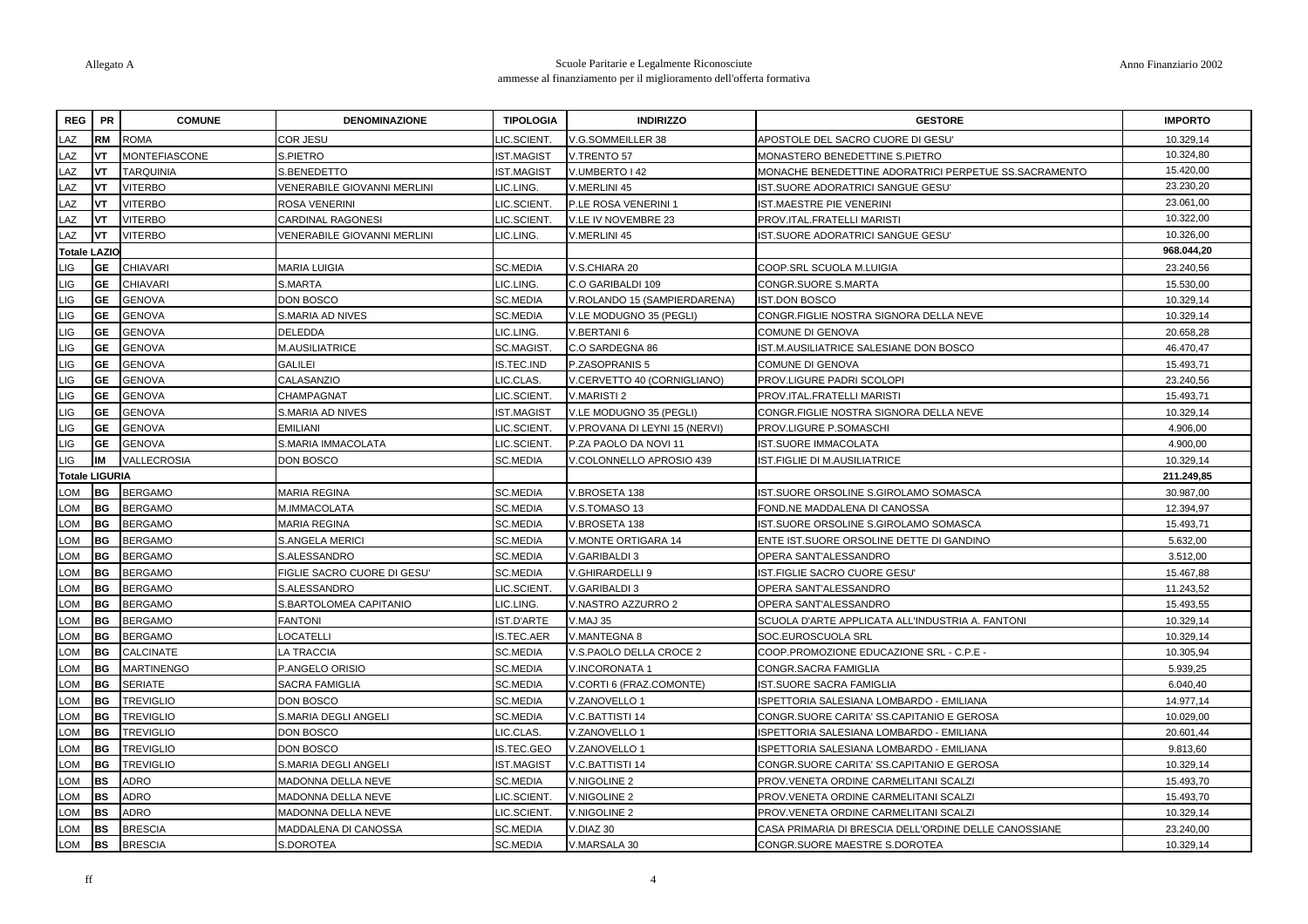| <b>REG</b>      | <b>PR</b> | <b>COMUNE</b>         | <b>DENOMINAZIONE</b>       | <b>TIPOLOGIA</b>  | <b>INDIRIZZO</b>              | <b>GESTORE</b>                                                   | <b>IMPORTO</b> |
|-----------------|-----------|-----------------------|----------------------------|-------------------|-------------------------------|------------------------------------------------------------------|----------------|
| MO.             | <b>BS</b> | <b>BRESCIA</b>        | <b>BONORIS</b>             | <b>SC.MEDIA</b>   | .S.ANTONIO 61 (MOMPIANO)      | CASA PRIMARIA DI BRESCIA DELL'ORDINE DELLE CANOSSIANE            | 10.320.00      |
| MO.             | <b>BS</b> | <b>BRESCIA</b>        | S.MARIA DELLA PACE         | <b>SC.MEDIA</b>   | /.DELLA PACE 10               | CONGREGAZIONE DELL'ORATORIO DI BRESCIA DETTA DEI PADRE DELLA P   | 15.493,00      |
| MO <sub>-</sub> | l BS.     | <b>BRESCIA</b>        | <b>PIAMARTA</b>            | LIC.LING.         | V.CREMONA 99                  | ARTIGIANELLI SPA                                                 | 7.746,85       |
| LOM             | <b>BS</b> | <b>BRESCIA</b>        | DON BOSCO                  | IS.TEC.IND        | V.S.G.BOSCO 15                | IST.SALESIANO DON BOSCO                                          | 10.310,00      |
| .OM             | <b>BS</b> | <b>BRESCIA</b>        | ARICI                      | <b>IC.CLAS.</b>   | V.TRIESTE 17                  | <b>DIOCESI DI BRESCIA</b>                                        | 5.939,00       |
| .OM             | <b>BS</b> | <b>BRESCIA</b>        | <b>VENERABILE LUZZAGO</b>  | <b>IC.SCIENT</b>  | V.MONTI 14                    | PROV.LOMBARDA S.CARLO BORROMEO FRATI MINORI                      | 5.851,20       |
| .OM             | <b>BS</b> | <b>BRESCIA</b>        | <b>FOPPA</b>               | LIC.ART.          | V.A.LUZZAGO 1                 | COOP.SRL VINCENZO FOPPA                                          | 9.549,13       |
| <b>OM</b>       | <b>BS</b> | CAPO DI PONTE         | S.DOROTEA                  | <b>SC.MEDIA</b>   | V.COCCHETTI 5                 | IST.SUORE DOROTEE DI CEMMO                                       | 5.164,57       |
| MO <sub>-</sub> | <b>BS</b> | <b>CHIARI</b>         | S.BERNARDINO               | <b>SC.MEDIA</b>   | V.PALAZZOLO 1                 | ISPETTORIA SALESIANA LOMBARDO - EMILIANA                         | 15.493,71      |
| .OM             | <b>BS</b> | <b>CHIARI</b>         | S.BERNARDINO               | LIC.SCIENT        | V.PALAZZOLO 1                 | ISPETTORIA SALESIANA LOMBARDO - EMILIANA                         | 10.329,00      |
| MO.             | <b>BS</b> | ONATO.                | PAOLA DI ROSA              | <b>SC.MEDIA</b>   | P.ZA MARTIRI DELLA LIBERTA' 7 | CONGR.SUORE ANCELLE CARITA'                                      | 15.493,71      |
| MO.             | <b>BS</b> | OTANO.                | PAOLA DI ROSA              | SC.MEDIA          | P.ZA MARTIRI DELLA LIBERTA' 7 | CONGR.SUORE ANCELLE CARITA'                                      | 10.329,14      |
| MO <sub>-</sub> | <b>BS</b> | LONATO                | PAOLA DI ROSA              | <b>IST.MAGIST</b> | P.ZA MARTIRI DELLA LIBERTA' 7 | CONGR.SUORE ANCELLE CARITA'                                      | 10.329,14      |
| MO <sub>-</sub> | <b>BS</b> | <b>ORZINUOVI</b>      | P.E.CERIOLI                | <b>SC.MEDIA</b>   | V.MILANO 75                   | CONGR.SACRA FAMIGLIA                                             | 5.939,25       |
| MO.             | co        | CANTU'                | S.MARTA                    | <b>SC.MEDIA</b>   | V.PASUBIO/V.MONTENERO 4       | CONGR.SUORE S.MARTA                                              | 7.563,59       |
| .OM             | <b>CO</b> | CANTU'                | <b>DE AMICIS</b>           | LIC.SCIENT        | SALITA CAMUZIO 4              | FOND.NE AMBROSIANA CULTURA EDUCAZIONE CATTOLICA-FACEC-           | 10.329,14      |
| .OM             | co        | CANTU'                | CARDINAL FERRARI           | LIC.LING.         | V.ARCHINTO 2                  | PROV, DI MILANO DELL'ISTITUTO DELLE SUORE SACRAMENTINE DI BERGAN | 10.329,14      |
| <b>OM</b>       | lco.      | CANTU'                | S.MARTA                    | <b>IST.MAGIST</b> | V.PASUBIO/V.MONTENERO 4       | CONGR.SUORE S.MARTA                                              | 10.329,12      |
| MO <sub>-</sub> | <b>CO</b> | COMO                  | GALLIO                     | <b>SC.MEDIA</b>   | V.GALLIO 1                    | PROVINCIA LOMBARDA DELL'ORDINE DEI CHIERICI REGOLARI SOMASCHI    | 10.329,14      |
| MO.             | co        | COMO                  | S.CHIARA                   | <b>SC.MEDIA</b>   | V.MUGGIO' 81                  | CONGR.DELLE FIGLIE DI GESU'                                      | 10.329,14      |
| .OM             | co        | COMO                  | GALLIO                     | LIC.SCIENT.       | V.GALLIO 1                    | PROVINCIA LOMBARDA DELL'ORDINE DEI CHIERICI REGOLARI SOMASCHI    | 9.543,60       |
| .OM             | <b>CO</b> | COMO                  | <b>MATILDE DI CANOSSA</b>  | IST.MAGIST        | <b>BALESTRA 10</b>            | FAMIGLIA CANOSSIANA DI COMO                                      | 14.000,00      |
| MO <sub>-</sub> | <b>CO</b> | COMO                  | CASNATI                    | LIC.LING.         | V.FERRARI 1                   | CARUGO M.TERESA                                                  | 10.329,14      |
| MO <sub>-</sub> | <b>CO</b> | COMO                  | <b>GALLIO</b>              | LIC.CLAS.         | V.GALLIO 1                    | PROVINCIA LOMBARDA DELL'ORDINE DEI CHIERICI REGOLARI SOMASCHI    | 9.543,60       |
| MO.             | co        | COMO                  | ORSOLINE S.CARLO           | LIC.LING.         | V.LE VARESE 30                | COOP.SOCIALE DEDALO SRL                                          | 5.939,25       |
| .OM             | <b>CO</b> | <b>VILLA GUARDIA</b>  | S.MARIA ASSUNTA            | <b>SC.MEDIA</b>   | V.IV NOVEMBRE 6               | PROV.LOMBARDA DELL'ORDINE DEI CHIERICI REGOLARI SOMASCHI         | 10.329,14      |
| _OM             | <b>CR</b> | <b>CREMA</b>          | SHAKESPEARE                | LIC.LING.         | V.MARCELLO 26                 | IMSE SRL IST.MEDIO SUPERIORE EUROPEO                             | 5.929,00       |
| <b>OM</b>       | LC.       | <b>CALOLZIOCORTE</b>  | CITTADINI CATERINA         | SC.MEDIA          | P.ZA REGAZZONI 2              | IST.SUORE ORSOLINE S.GIROLAMO SOMASCA                            | 10.329,14      |
| .OM             | LC        | CASTELLO DI BRIANZA   | A TRACCIA                  | <b>SC.MEDIA</b>   | V. ROMITAGGIO 1 - FRAZ.BEVERA | COOP.SOC.MASSIMILIANO KOLBE SRL                                  | 10.329,14      |
| .OM             | -C        | LECCO                 | KOLBE                      | <b>SC.MEDIA</b>   | V.MAZZUCCONI 67               | COOP.NUOVA SCUOLA SRL                                            | 38.201,57      |
| .OM             | C.        | LECCO                 | KOLBE                      | SC.MEDIA          | V.MAZZUCCONI 67               | COOP.NUOVA SCUOLA SRL                                            | 5.100,00       |
| .OM             | C.        | LECCO                 | M.AUSILIATRICE             | SC.MEDIA          | V.CALDONE OLATE 18            | CASA M.AUSILIATRICE SALESIANE DON BOSCO                          | 10.326,84      |
| .OM             | LC.       | LECCO                 | VOLTA                      | <b>SC.MEDIA</b>   | V.CAIROLI 75/77               | COLLEGIO ALESSANDRO VOLTA SPA                                    | 10.329,14      |
| MO <sub>-</sub> | C.        | LECCO                 | VOLTA                      | <b>IC.SCIENT</b>  | V.CAIROLI 75/77               | COLLEGIO ALESSANDRO VOLTA SPA                                    | 22.920,94      |
| <b>OM</b>       | .C        | LECCO                 | VOLTA                      | LIC.SCIENT.       | V.CAIROLI 75/77               | COLLEGIO ALESSANDRO VOLTA SPA                                    | 10.329,14      |
| .OM             | C.        | <b>MERATE</b>         | <b>BEATA VERGINE MARIA</b> | <b>SC.MEDIA</b>   | V.LE COLOMBO 19               | CONGR.SUORE BEATA VERGINE MARIA                                  | 10.329,14      |
| <b>OM</b>       | LO        | LODI                  | S.FRANCESCO                | <b>IC.SCIENT</b>  | V.S.FRANCESCO 21              | CONGR.CHIERICI REGOLARI S.PAOLO - BARNABITI                      | 10.102,52      |
| .OM             | MI        | <b>BUSNAGO</b>        | S.ANTONIO                  | <b>SC.MEDIA</b>   | V.MANZONI 13                  | CONGR.F.LLI N.S.MISERICORDIA PROV.ITALIANA                       | 4.235,00       |
| MO.             | MI        | <b>BUSNAGO</b>        | S.ANTONIO                  | <b>IC.SCIENT</b>  | V.MANZONI 13                  | CONGR.F.LLI N.S.MISERICORDIA PROV.ITALIANA                       | 8.058,00       |
| MO.             | MI        | <b>CARATE BRIANZA</b> | VESCOVO VALTORTA           | <b>SC.MEDIA</b>   | V.A.COLOMBO 2                 | PARROCCHIA SS.AMBROGIO E SIMPLICIANO                             | 15.460,00      |
| MO.             |           | <b>CARATE BRIANZA</b> | <b>DON GNOCCHI</b>         | <b>IC.SCIENT</b>  | V.GAGGIOLI 2                  | COOP.SRL IST.CULTURALE DON CARLO GNOCCHI                         | 20.658,28      |
| _OM             | MI        | <b>CARATE BRIANZA</b> | DON GNOCCHI                | LIC.CLAS.         | V.GAGGIOLI 2                  | COOP.SRL IST.CULTURALE DON CARLO GNOCCHI                         | 10.327,00      |
| <b>OM</b>       | MI        | CERNUSCO SUL NAVIGLIO | <b>BACHELET</b>            | <b>SC.MEDIA</b>   | /.BUONARROTI 30               | SOC.SRL L'AURORA OPERE EDUCATIVE E CULTURALI                     | 10.223,00      |
| MO <sub>-</sub> | MI        | CINISELLO BALSAMO     | MARIA MAZZARELLO           | <b>SC.MEDIA</b>   | V.VICUNA 1                    | IST.M.MAZZARELLO SALESIANE DON BOSCO                             | 10.329,14      |
| LOM             | MI        | <b>CORBETTA</b>       | S.GIROLAMO EMILIANI        | <b>SC.MEDIA</b>   | V.S.SEBASTIANO 8              | PROV.LOMBARDA DELL'ORDINE DEI CHIERICI REGOLARI SOMASCHI         | 5.460,00       |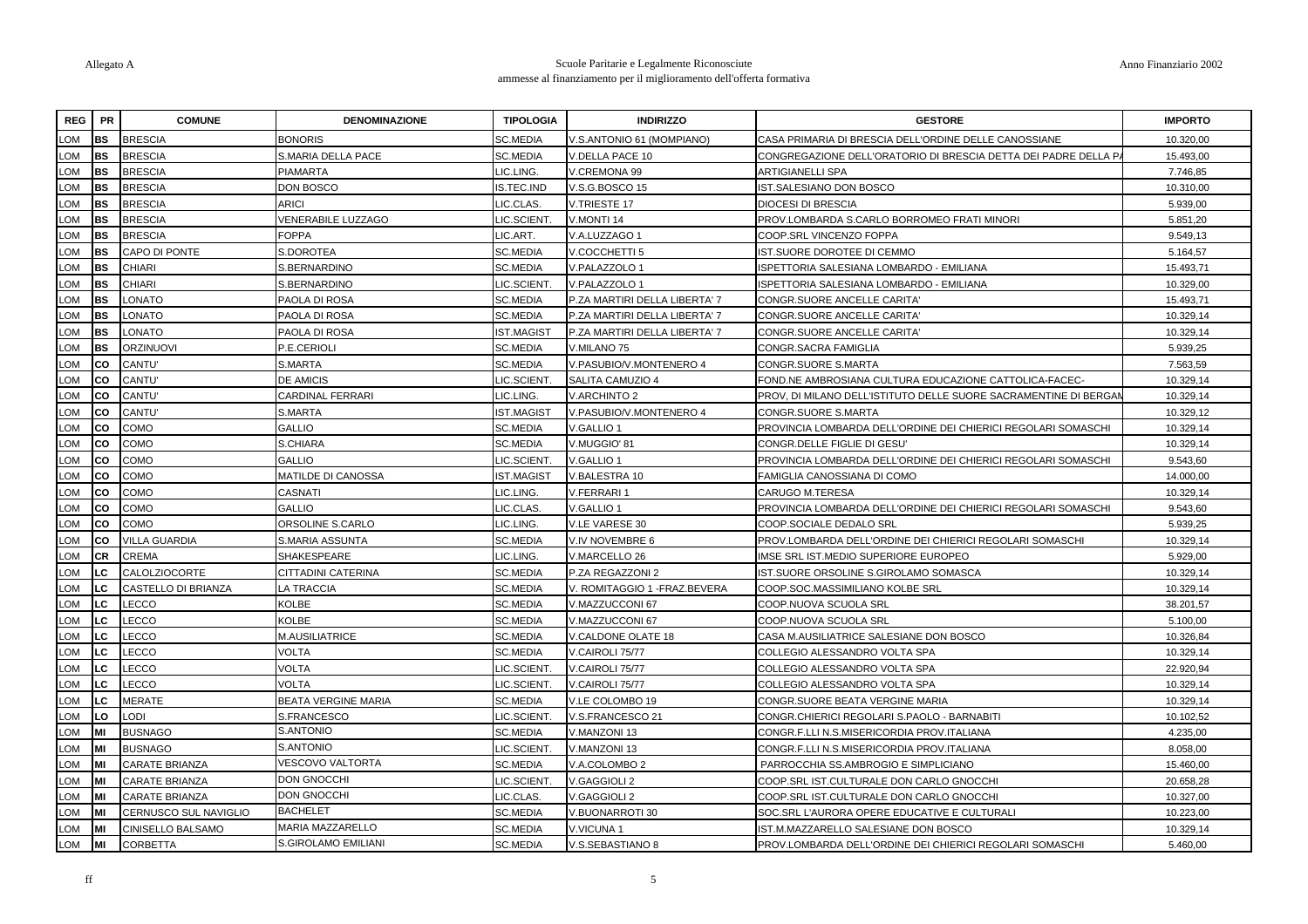| DESIO<br><b>DESIO</b><br><b>GARBAGNATE MILANESE</b><br>LEGNANO                                                                                                                                                                                                                                                                                                              | PAOLA DI ROSA<br>PAPA RATTI | SC.MEDIA                                                                                                                                                                                                                                                                                                                                                                                                                                                                                                                                                                                                                                                                                                                                                                                                                                                          | /.S.PIETRO 6                                                                                                                                                                                                                                                                                                                                                                                                       | CONGR.SUORE ANCELLE CARITA'                                                                                                                                                                                                                                                                                                                                                                                                                                      |                                                                                                                                                                                                                                                                                                                                                                                                                                                                                                                                                                                                                                                                                                                                                                                                                                                                                                       |
|-----------------------------------------------------------------------------------------------------------------------------------------------------------------------------------------------------------------------------------------------------------------------------------------------------------------------------------------------------------------------------|-----------------------------|-------------------------------------------------------------------------------------------------------------------------------------------------------------------------------------------------------------------------------------------------------------------------------------------------------------------------------------------------------------------------------------------------------------------------------------------------------------------------------------------------------------------------------------------------------------------------------------------------------------------------------------------------------------------------------------------------------------------------------------------------------------------------------------------------------------------------------------------------------------------|--------------------------------------------------------------------------------------------------------------------------------------------------------------------------------------------------------------------------------------------------------------------------------------------------------------------------------------------------------------------------------------------------------------------|------------------------------------------------------------------------------------------------------------------------------------------------------------------------------------------------------------------------------------------------------------------------------------------------------------------------------------------------------------------------------------------------------------------------------------------------------------------|-------------------------------------------------------------------------------------------------------------------------------------------------------------------------------------------------------------------------------------------------------------------------------------------------------------------------------------------------------------------------------------------------------------------------------------------------------------------------------------------------------------------------------------------------------------------------------------------------------------------------------------------------------------------------------------------------------------------------------------------------------------------------------------------------------------------------------------------------------------------------------------------------------|
|                                                                                                                                                                                                                                                                                                                                                                             |                             |                                                                                                                                                                                                                                                                                                                                                                                                                                                                                                                                                                                                                                                                                                                                                                                                                                                                   |                                                                                                                                                                                                                                                                                                                                                                                                                    |                                                                                                                                                                                                                                                                                                                                                                                                                                                                  | 10.329,13                                                                                                                                                                                                                                                                                                                                                                                                                                                                                                                                                                                                                                                                                                                                                                                                                                                                                             |
|                                                                                                                                                                                                                                                                                                                                                                             |                             | LIC.ART.                                                                                                                                                                                                                                                                                                                                                                                                                                                                                                                                                                                                                                                                                                                                                                                                                                                          | /.PIO XI 4/6                                                                                                                                                                                                                                                                                                                                                                                                       | <b>DIAL SAS</b>                                                                                                                                                                                                                                                                                                                                                                                                                                                  | 1.100,00                                                                                                                                                                                                                                                                                                                                                                                                                                                                                                                                                                                                                                                                                                                                                                                                                                                                                              |
|                                                                                                                                                                                                                                                                                                                                                                             | S.LUIGI                     | <b>SC.MEDIA</b>                                                                                                                                                                                                                                                                                                                                                                                                                                                                                                                                                                                                                                                                                                                                                                                                                                                   | V.VISMARA 2                                                                                                                                                                                                                                                                                                                                                                                                        | PARROCCHIA S.EUSEBIO E MACCABEI                                                                                                                                                                                                                                                                                                                                                                                                                                  | 6.300,00                                                                                                                                                                                                                                                                                                                                                                                                                                                                                                                                                                                                                                                                                                                                                                                                                                                                                              |
|                                                                                                                                                                                                                                                                                                                                                                             | <b>MELZI</b>                | SC.MAGIST.                                                                                                                                                                                                                                                                                                                                                                                                                                                                                                                                                                                                                                                                                                                                                                                                                                                        | C.O SEMPIONE 102 ANG.V.MELZI                                                                                                                                                                                                                                                                                                                                                                                       | IST.B.MELZI FIGLIE DELLA CARITA'CANOSSIANE                                                                                                                                                                                                                                                                                                                                                                                                                       | 10.329,00                                                                                                                                                                                                                                                                                                                                                                                                                                                                                                                                                                                                                                                                                                                                                                                                                                                                                             |
| <b>EGNANO</b>                                                                                                                                                                                                                                                                                                                                                               |                             | <b>ST.MAGIST</b>                                                                                                                                                                                                                                                                                                                                                                                                                                                                                                                                                                                                                                                                                                                                                                                                                                                  | C.O SEMPIONE 102 ANG.V.MELZI                                                                                                                                                                                                                                                                                                                                                                                       | IST.B.MELZI FIGLIE DELLA CARITA'CANOSSIANE                                                                                                                                                                                                                                                                                                                                                                                                                       | 10.329,00                                                                                                                                                                                                                                                                                                                                                                                                                                                                                                                                                                                                                                                                                                                                                                                                                                                                                             |
| <b>MELZO</b>                                                                                                                                                                                                                                                                                                                                                                |                             |                                                                                                                                                                                                                                                                                                                                                                                                                                                                                                                                                                                                                                                                                                                                                                                                                                                                   | /.CASANOVA 29                                                                                                                                                                                                                                                                                                                                                                                                      | CASA S.GIUSEPPE SALESIANE DON BOSCO                                                                                                                                                                                                                                                                                                                                                                                                                              | 10.329,14                                                                                                                                                                                                                                                                                                                                                                                                                                                                                                                                                                                                                                                                                                                                                                                                                                                                                             |
| <b>MILANO</b>                                                                                                                                                                                                                                                                                                                                                               |                             | <b>SC.MEDIA</b>                                                                                                                                                                                                                                                                                                                                                                                                                                                                                                                                                                                                                                                                                                                                                                                                                                                   | /.INGANNI 12                                                                                                                                                                                                                                                                                                                                                                                                       | COOP.S.TOMMASO MORO                                                                                                                                                                                                                                                                                                                                                                                                                                              | 15.493,71                                                                                                                                                                                                                                                                                                                                                                                                                                                                                                                                                                                                                                                                                                                                                                                                                                                                                             |
| <b>MILANO</b>                                                                                                                                                                                                                                                                                                                                                               |                             | <b>SC.MEDIA</b>                                                                                                                                                                                                                                                                                                                                                                                                                                                                                                                                                                                                                                                                                                                                                                                                                                                   | V.LEONE XIII 12                                                                                                                                                                                                                                                                                                                                                                                                    | COLLEGI RIUNITI LEONE XIII COMPAGNIA DI GESU                                                                                                                                                                                                                                                                                                                                                                                                                     | 15.493,00                                                                                                                                                                                                                                                                                                                                                                                                                                                                                                                                                                                                                                                                                                                                                                                                                                                                                             |
| <b>MILANO</b>                                                                                                                                                                                                                                                                                                                                                               |                             |                                                                                                                                                                                                                                                                                                                                                                                                                                                                                                                                                                                                                                                                                                                                                                                                                                                                   | /.ROMBON 78                                                                                                                                                                                                                                                                                                                                                                                                        | FOND.NE SACRO CUORE EDUCAZIONE E ISTRUZIONE GIOVANI                                                                                                                                                                                                                                                                                                                                                                                                              | 5.750,00                                                                                                                                                                                                                                                                                                                                                                                                                                                                                                                                                                                                                                                                                                                                                                                                                                                                                              |
| <b>MILANO</b>                                                                                                                                                                                                                                                                                                                                                               |                             | <b>SC.MEDIA</b>                                                                                                                                                                                                                                                                                                                                                                                                                                                                                                                                                                                                                                                                                                                                                                                                                                                   | /.COPERNICO 9                                                                                                                                                                                                                                                                                                                                                                                                      | <b>IST.SALESIANO S.AMBROGIO</b>                                                                                                                                                                                                                                                                                                                                                                                                                                  | 5.939,00                                                                                                                                                                                                                                                                                                                                                                                                                                                                                                                                                                                                                                                                                                                                                                                                                                                                                              |
| <b>MILANO</b>                                                                                                                                                                                                                                                                                                                                                               |                             | <b>SC.MEDIA</b>                                                                                                                                                                                                                                                                                                                                                                                                                                                                                                                                                                                                                                                                                                                                                                                                                                                   | C.O MAGENTA 71                                                                                                                                                                                                                                                                                                                                                                                                     | COLLEGIO S.CARLO SRL                                                                                                                                                                                                                                                                                                                                                                                                                                             | 10.613,19                                                                                                                                                                                                                                                                                                                                                                                                                                                                                                                                                                                                                                                                                                                                                                                                                                                                                             |
| <b>MILANO</b>                                                                                                                                                                                                                                                                                                                                                               |                             | <b>SC.MEDIA</b>                                                                                                                                                                                                                                                                                                                                                                                                                                                                                                                                                                                                                                                                                                                                                                                                                                                   | P.ZA XXV APRILE 8                                                                                                                                                                                                                                                                                                                                                                                                  | COMUNE DI MILANO                                                                                                                                                                                                                                                                                                                                                                                                                                                 | 14.500,00                                                                                                                                                                                                                                                                                                                                                                                                                                                                                                                                                                                                                                                                                                                                                                                                                                                                                             |
| <b>MILANO</b>                                                                                                                                                                                                                                                                                                                                                               |                             | <b>SC.MEDIA</b>                                                                                                                                                                                                                                                                                                                                                                                                                                                                                                                                                                                                                                                                                                                                                                                                                                                   | V.CONSERVATORIO 4                                                                                                                                                                                                                                                                                                                                                                                                  | PROV.ITAL.CONGR.FIGLIE SACRO CUORE MARIA                                                                                                                                                                                                                                                                                                                                                                                                                         | 13.567,78                                                                                                                                                                                                                                                                                                                                                                                                                                                                                                                                                                                                                                                                                                                                                                                                                                                                                             |
| <b>MILANO</b>                                                                                                                                                                                                                                                                                                                                                               |                             | <b>SC.MEDIA</b>                                                                                                                                                                                                                                                                                                                                                                                                                                                                                                                                                                                                                                                                                                                                                                                                                                                   | V.G.DA CERMENATE 4                                                                                                                                                                                                                                                                                                                                                                                                 | IST.SUORE DOROTEE DI CEMMO                                                                                                                                                                                                                                                                                                                                                                                                                                       | 10.081,00                                                                                                                                                                                                                                                                                                                                                                                                                                                                                                                                                                                                                                                                                                                                                                                                                                                                                             |
| <b>MILANO</b>                                                                                                                                                                                                                                                                                                                                                               |                             | <b>SC.MEDIA</b>                                                                                                                                                                                                                                                                                                                                                                                                                                                                                                                                                                                                                                                                                                                                                                                                                                                   | /.SICILIANI 55                                                                                                                                                                                                                                                                                                                                                                                                     | CONGR.SUORE ORSOLINE DI S.CARLO A S.AMBROGIO                                                                                                                                                                                                                                                                                                                                                                                                                     | 9.715,00                                                                                                                                                                                                                                                                                                                                                                                                                                                                                                                                                                                                                                                                                                                                                                                                                                                                                              |
| <b>MILANO</b>                                                                                                                                                                                                                                                                                                                                                               |                             | <b>SC.MEDIA</b>                                                                                                                                                                                                                                                                                                                                                                                                                                                                                                                                                                                                                                                                                                                                                                                                                                                   | /.P.RICCARDI 5                                                                                                                                                                                                                                                                                                                                                                                                     | CONGR.NE SUORE PREZIOSISSIMO SANGUE PREZIOSINE                                                                                                                                                                                                                                                                                                                                                                                                                   | 10.305,00                                                                                                                                                                                                                                                                                                                                                                                                                                                                                                                                                                                                                                                                                                                                                                                                                                                                                             |
| <b>MILANO</b>                                                                                                                                                                                                                                                                                                                                                               |                             | SC.MEDIA                                                                                                                                                                                                                                                                                                                                                                                                                                                                                                                                                                                                                                                                                                                                                                                                                                                          | V.VITRUVIO 41                                                                                                                                                                                                                                                                                                                                                                                                      | CONGR.F.LLI SCUOLE CRISTIANE PROV.TORINO                                                                                                                                                                                                                                                                                                                                                                                                                         | 10.303,32                                                                                                                                                                                                                                                                                                                                                                                                                                                                                                                                                                                                                                                                                                                                                                                                                                                                                             |
| <b>MILANO</b>                                                                                                                                                                                                                                                                                                                                                               |                             | <b>SC.MEDIA</b>                                                                                                                                                                                                                                                                                                                                                                                                                                                                                                                                                                                                                                                                                                                                                                                                                                                   | /.BALDINUCCI 88                                                                                                                                                                                                                                                                                                                                                                                                    | CONGR.SUORE S.MARTA                                                                                                                                                                                                                                                                                                                                                                                                                                              | 5.355,00                                                                                                                                                                                                                                                                                                                                                                                                                                                                                                                                                                                                                                                                                                                                                                                                                                                                                              |
| MILANO                                                                                                                                                                                                                                                                                                                                                                      |                             |                                                                                                                                                                                                                                                                                                                                                                                                                                                                                                                                                                                                                                                                                                                                                                                                                                                                   | /.SALLY MAYER 4/6                                                                                                                                                                                                                                                                                                                                                                                                  | COMUNITA' EBRAICA DI MILANO                                                                                                                                                                                                                                                                                                                                                                                                                                      | 10.329,14                                                                                                                                                                                                                                                                                                                                                                                                                                                                                                                                                                                                                                                                                                                                                                                                                                                                                             |
| <b>MILANO</b>                                                                                                                                                                                                                                                                                                                                                               |                             | S.TEC.IND                                                                                                                                                                                                                                                                                                                                                                                                                                                                                                                                                                                                                                                                                                                                                                                                                                                         | V. TONALE 19                                                                                                                                                                                                                                                                                                                                                                                                       | <b>ISTITUTO SALESIANO DI SANT'AMBROGIO</b>                                                                                                                                                                                                                                                                                                                                                                                                                       | 14.999,99                                                                                                                                                                                                                                                                                                                                                                                                                                                                                                                                                                                                                                                                                                                                                                                                                                                                                             |
| <b>MILANO</b>                                                                                                                                                                                                                                                                                                                                                               |                             | <b>IC.CLAS</b>                                                                                                                                                                                                                                                                                                                                                                                                                                                                                                                                                                                                                                                                                                                                                                                                                                                    | /.LEONE XIII 12                                                                                                                                                                                                                                                                                                                                                                                                    | COLLEGI RIUNITI LEONE XIII COMPAGNIA DI GESU                                                                                                                                                                                                                                                                                                                                                                                                                     | 6.426,00                                                                                                                                                                                                                                                                                                                                                                                                                                                                                                                                                                                                                                                                                                                                                                                                                                                                                              |
|                                                                                                                                                                                                                                                                                                                                                                             |                             | LIC.LING.                                                                                                                                                                                                                                                                                                                                                                                                                                                                                                                                                                                                                                                                                                                                                                                                                                                         | /.RUBATTINO 6                                                                                                                                                                                                                                                                                                                                                                                                      | COMUNE DI MILANO                                                                                                                                                                                                                                                                                                                                                                                                                                                 | 20.658,28                                                                                                                                                                                                                                                                                                                                                                                                                                                                                                                                                                                                                                                                                                                                                                                                                                                                                             |
|                                                                                                                                                                                                                                                                                                                                                                             |                             |                                                                                                                                                                                                                                                                                                                                                                                                                                                                                                                                                                                                                                                                                                                                                                                                                                                                   |                                                                                                                                                                                                                                                                                                                                                                                                                    |                                                                                                                                                                                                                                                                                                                                                                                                                                                                  | 5.939,00                                                                                                                                                                                                                                                                                                                                                                                                                                                                                                                                                                                                                                                                                                                                                                                                                                                                                              |
|                                                                                                                                                                                                                                                                                                                                                                             |                             |                                                                                                                                                                                                                                                                                                                                                                                                                                                                                                                                                                                                                                                                                                                                                                                                                                                                   |                                                                                                                                                                                                                                                                                                                                                                                                                    |                                                                                                                                                                                                                                                                                                                                                                                                                                                                  | 18.000,00                                                                                                                                                                                                                                                                                                                                                                                                                                                                                                                                                                                                                                                                                                                                                                                                                                                                                             |
|                                                                                                                                                                                                                                                                                                                                                                             |                             |                                                                                                                                                                                                                                                                                                                                                                                                                                                                                                                                                                                                                                                                                                                                                                                                                                                                   |                                                                                                                                                                                                                                                                                                                                                                                                                    |                                                                                                                                                                                                                                                                                                                                                                                                                                                                  | 15.493,71                                                                                                                                                                                                                                                                                                                                                                                                                                                                                                                                                                                                                                                                                                                                                                                                                                                                                             |
|                                                                                                                                                                                                                                                                                                                                                                             |                             |                                                                                                                                                                                                                                                                                                                                                                                                                                                                                                                                                                                                                                                                                                                                                                                                                                                                   |                                                                                                                                                                                                                                                                                                                                                                                                                    |                                                                                                                                                                                                                                                                                                                                                                                                                                                                  | 10.546,00                                                                                                                                                                                                                                                                                                                                                                                                                                                                                                                                                                                                                                                                                                                                                                                                                                                                                             |
|                                                                                                                                                                                                                                                                                                                                                                             |                             |                                                                                                                                                                                                                                                                                                                                                                                                                                                                                                                                                                                                                                                                                                                                                                                                                                                                   |                                                                                                                                                                                                                                                                                                                                                                                                                    |                                                                                                                                                                                                                                                                                                                                                                                                                                                                  | 14.500.00                                                                                                                                                                                                                                                                                                                                                                                                                                                                                                                                                                                                                                                                                                                                                                                                                                                                                             |
|                                                                                                                                                                                                                                                                                                                                                                             |                             |                                                                                                                                                                                                                                                                                                                                                                                                                                                                                                                                                                                                                                                                                                                                                                                                                                                                   |                                                                                                                                                                                                                                                                                                                                                                                                                    |                                                                                                                                                                                                                                                                                                                                                                                                                                                                  | 5.900.00                                                                                                                                                                                                                                                                                                                                                                                                                                                                                                                                                                                                                                                                                                                                                                                                                                                                                              |
|                                                                                                                                                                                                                                                                                                                                                                             |                             |                                                                                                                                                                                                                                                                                                                                                                                                                                                                                                                                                                                                                                                                                                                                                                                                                                                                   |                                                                                                                                                                                                                                                                                                                                                                                                                    |                                                                                                                                                                                                                                                                                                                                                                                                                                                                  | 5.900,00                                                                                                                                                                                                                                                                                                                                                                                                                                                                                                                                                                                                                                                                                                                                                                                                                                                                                              |
|                                                                                                                                                                                                                                                                                                                                                                             |                             |                                                                                                                                                                                                                                                                                                                                                                                                                                                                                                                                                                                                                                                                                                                                                                                                                                                                   |                                                                                                                                                                                                                                                                                                                                                                                                                    |                                                                                                                                                                                                                                                                                                                                                                                                                                                                  | 5.939,00                                                                                                                                                                                                                                                                                                                                                                                                                                                                                                                                                                                                                                                                                                                                                                                                                                                                                              |
|                                                                                                                                                                                                                                                                                                                                                                             |                             |                                                                                                                                                                                                                                                                                                                                                                                                                                                                                                                                                                                                                                                                                                                                                                                                                                                                   |                                                                                                                                                                                                                                                                                                                                                                                                                    |                                                                                                                                                                                                                                                                                                                                                                                                                                                                  | 5.900,00                                                                                                                                                                                                                                                                                                                                                                                                                                                                                                                                                                                                                                                                                                                                                                                                                                                                                              |
|                                                                                                                                                                                                                                                                                                                                                                             |                             |                                                                                                                                                                                                                                                                                                                                                                                                                                                                                                                                                                                                                                                                                                                                                                                                                                                                   |                                                                                                                                                                                                                                                                                                                                                                                                                    |                                                                                                                                                                                                                                                                                                                                                                                                                                                                  | 5.969.00                                                                                                                                                                                                                                                                                                                                                                                                                                                                                                                                                                                                                                                                                                                                                                                                                                                                                              |
|                                                                                                                                                                                                                                                                                                                                                                             |                             |                                                                                                                                                                                                                                                                                                                                                                                                                                                                                                                                                                                                                                                                                                                                                                                                                                                                   |                                                                                                                                                                                                                                                                                                                                                                                                                    |                                                                                                                                                                                                                                                                                                                                                                                                                                                                  | 5.939,25                                                                                                                                                                                                                                                                                                                                                                                                                                                                                                                                                                                                                                                                                                                                                                                                                                                                                              |
|                                                                                                                                                                                                                                                                                                                                                                             |                             |                                                                                                                                                                                                                                                                                                                                                                                                                                                                                                                                                                                                                                                                                                                                                                                                                                                                   |                                                                                                                                                                                                                                                                                                                                                                                                                    |                                                                                                                                                                                                                                                                                                                                                                                                                                                                  | 5.939,25<br>10.329,00                                                                                                                                                                                                                                                                                                                                                                                                                                                                                                                                                                                                                                                                                                                                                                                                                                                                                 |
|                                                                                                                                                                                                                                                                                                                                                                             |                             |                                                                                                                                                                                                                                                                                                                                                                                                                                                                                                                                                                                                                                                                                                                                                                                                                                                                   |                                                                                                                                                                                                                                                                                                                                                                                                                    |                                                                                                                                                                                                                                                                                                                                                                                                                                                                  | 8.697,00                                                                                                                                                                                                                                                                                                                                                                                                                                                                                                                                                                                                                                                                                                                                                                                                                                                                                              |
|                                                                                                                                                                                                                                                                                                                                                                             |                             |                                                                                                                                                                                                                                                                                                                                                                                                                                                                                                                                                                                                                                                                                                                                                                                                                                                                   |                                                                                                                                                                                                                                                                                                                                                                                                                    |                                                                                                                                                                                                                                                                                                                                                                                                                                                                  | 9.940,00                                                                                                                                                                                                                                                                                                                                                                                                                                                                                                                                                                                                                                                                                                                                                                                                                                                                                              |
|                                                                                                                                                                                                                                                                                                                                                                             |                             |                                                                                                                                                                                                                                                                                                                                                                                                                                                                                                                                                                                                                                                                                                                                                                                                                                                                   |                                                                                                                                                                                                                                                                                                                                                                                                                    |                                                                                                                                                                                                                                                                                                                                                                                                                                                                  | 10.329,14                                                                                                                                                                                                                                                                                                                                                                                                                                                                                                                                                                                                                                                                                                                                                                                                                                                                                             |
|                                                                                                                                                                                                                                                                                                                                                                             |                             |                                                                                                                                                                                                                                                                                                                                                                                                                                                                                                                                                                                                                                                                                                                                                                                                                                                                   |                                                                                                                                                                                                                                                                                                                                                                                                                    |                                                                                                                                                                                                                                                                                                                                                                                                                                                                  | 10.308,48                                                                                                                                                                                                                                                                                                                                                                                                                                                                                                                                                                                                                                                                                                                                                                                                                                                                                             |
|                                                                                                                                                                                                                                                                                                                                                                             |                             |                                                                                                                                                                                                                                                                                                                                                                                                                                                                                                                                                                                                                                                                                                                                                                                                                                                                   |                                                                                                                                                                                                                                                                                                                                                                                                                    |                                                                                                                                                                                                                                                                                                                                                                                                                                                                  | 6.597,00                                                                                                                                                                                                                                                                                                                                                                                                                                                                                                                                                                                                                                                                                                                                                                                                                                                                                              |
|                                                                                                                                                                                                                                                                                                                                                                             |                             |                                                                                                                                                                                                                                                                                                                                                                                                                                                                                                                                                                                                                                                                                                                                                                                                                                                                   |                                                                                                                                                                                                                                                                                                                                                                                                                    |                                                                                                                                                                                                                                                                                                                                                                                                                                                                  | 10.329,00                                                                                                                                                                                                                                                                                                                                                                                                                                                                                                                                                                                                                                                                                                                                                                                                                                                                                             |
|                                                                                                                                                                                                                                                                                                                                                                             |                             |                                                                                                                                                                                                                                                                                                                                                                                                                                                                                                                                                                                                                                                                                                                                                                                                                                                                   |                                                                                                                                                                                                                                                                                                                                                                                                                    |                                                                                                                                                                                                                                                                                                                                                                                                                                                                  | 10.329,14                                                                                                                                                                                                                                                                                                                                                                                                                                                                                                                                                                                                                                                                                                                                                                                                                                                                                             |
|                                                                                                                                                                                                                                                                                                                                                                             |                             |                                                                                                                                                                                                                                                                                                                                                                                                                                                                                                                                                                                                                                                                                                                                                                                                                                                                   |                                                                                                                                                                                                                                                                                                                                                                                                                    |                                                                                                                                                                                                                                                                                                                                                                                                                                                                  | 5.938,23                                                                                                                                                                                                                                                                                                                                                                                                                                                                                                                                                                                                                                                                                                                                                                                                                                                                                              |
|                                                                                                                                                                                                                                                                                                                                                                             |                             |                                                                                                                                                                                                                                                                                                                                                                                                                                                                                                                                                                                                                                                                                                                                                                                                                                                                   |                                                                                                                                                                                                                                                                                                                                                                                                                    |                                                                                                                                                                                                                                                                                                                                                                                                                                                                  | 5.832,00                                                                                                                                                                                                                                                                                                                                                                                                                                                                                                                                                                                                                                                                                                                                                                                                                                                                                              |
|                                                                                                                                                                                                                                                                                                                                                                             |                             |                                                                                                                                                                                                                                                                                                                                                                                                                                                                                                                                                                                                                                                                                                                                                                                                                                                                   |                                                                                                                                                                                                                                                                                                                                                                                                                    |                                                                                                                                                                                                                                                                                                                                                                                                                                                                  | 13.740,00                                                                                                                                                                                                                                                                                                                                                                                                                                                                                                                                                                                                                                                                                                                                                                                                                                                                                             |
| <b>MILANO</b><br><b>MILANO</b><br>MILANO<br><b>MILANO</b><br><b>MILANO</b><br><b>MILANO</b><br><b>MILANO</b><br><b>MILANO</b><br><b>MILANO</b><br><b>MILANO</b><br><b>MILANO</b><br><b>MILANO</b><br><b>MILANO</b><br><b>MILANO</b><br><b>MILANO</b><br><b>MILANO</b><br><b>MILANO</b><br><b>MILANO</b><br>MONZA<br><b>MONZA</b><br>MONZA<br>MONZA<br>MONZA<br><b>MONZA</b> |                             | <b>MELZI</b><br>M.AUSILIATRICE<br>S.TOMMASO MORO<br><b>LEONE XIII</b><br><b>ISTITUTO SACRO CUORE</b><br>S.AMBROGIO<br>S.CARLO<br>CIVICHE SCUOLE MANZONI<br>VITTORIA COLONNA<br><b>COCCHETTI</b><br><b>S.ANGELA MERICI</b><br>PREZIOSISSIMO SANGUE<br><b>GONZAGA</b><br>S.GEMMA<br>SCUOLE COMUNITA' EBRAICA - M. FALCO<br>DON BOSCO<br><b>LEONE XIII</b><br>CIVICHE SCUOLE MANZONI<br>S.AMBROGIO<br>S.CARLO<br>LEONE XIII<br><b>LEOPARDI</b><br>S.CARLO<br><b>ISTITUTO SACRO CUORE</b><br><b>ISTITUTO SACRO CUORE</b><br>S.AMBROGIO<br><b>ISTITUTO SACRO CUORE</b><br><b>DON BOSCO</b><br>DON BOSCO<br>LINDBERGH FLYING SCHOOL<br><b>LEONE XIII</b><br><b>ALEXIS CARREL</b><br>PAVONIANO ARTIGIANELLI<br>LEOPARDI<br><b>GONZAGA</b><br>S.BIAGIO<br>VILLORESI S.GIUSEPPE<br>PREZIOSISSIMO SANGUE<br><b>BIANCONI</b><br>PREZIOSISSIMO SANGUE<br>PREZIOSISSIMO SANGUE | <b>SC.MEDIA</b><br><b>SC.MEDIA</b><br><b>SC.MEDIA</b><br>LIC.SCIENT.<br>LIC.SCIENT.<br>LIC.SCIENT.<br>LIC.LING.<br>LIC.CLAS.<br>LIC.SCIENT.<br>LIC.CLAS.<br><b>IC.CLAS</b><br>IC.ART.<br>S.TEC.IND<br><b>IS.TEC.IND</b><br><b>IS.TEC.AER</b><br>LIC.CLAS.<br>LIC.SCIENT.<br>PROF<br>LIC.SCIENT.<br>LIC.SCIENT.<br><b>SC.MEDIA</b><br><b>SC.MEDIA</b><br><b>SC.MEDIA</b><br><b>SC.MEDIA</b><br>LIC.ART.<br>LIC.ART. | V.COPERNICO 9<br>C.O MAGENTA 71<br>V.LEONE XIII 12<br>/.CARROCCIO 9 E V.ARIBERTO 11<br>C.O MAGENTA 71<br>V.ROMBON 78<br>/.ROMBON 78<br>/.COPERNICO 9<br>/.ROMBON 78<br>/. TONALE 19<br>V. TONALE 19<br>/.CURTATONE 12<br>V.LEONE XIII 12<br>/.INGANNI 12<br>/.CRESPI 30<br>V.CARROCCIO 9<br>V.VITRUVIO 41<br><b>J.MANARA 34</b><br>VIA MONTI E TOGNETTI 10<br>V.LECCO 6<br>V.TORNEAMENTO 1<br>V.LECCO 6-ANG.V.PESA DEL LINO 9<br>V.LECCO 6-ANG.V.PESA DEL LINO 9 | IST.SALESIANO S.AMBROGIO<br>COLLEGIO S.CARLO SRL<br>COLLEGI RIUNITI LEONE XIII COMPAGNIA DI GESU<br><b>IST.LEOPARDI SRL</b><br><b>COLLEGIO S.CARLO SRL</b><br>FOND.NE SACRO CUORE EDUCAZIONE E ISTRUZIONE GIOVANI<br>FOND.NE SACRO CUORE EDUCAZIONE E ISTRUZIONE GIOVANI<br>IST.SALESIANO S.AMBROGIO<br>FOND.NE SACRO CUORE EDUCAZIONE E ISTRUZIONE GIOVANI<br>ISTITUTO SALESIANO DI SANT'AMBROGIO<br>ISTITUTO SALESIANO DI SANT'AMBROGIO<br>SOC.ISTITUTO STENOGRAFICO COMMERCIALE S.R.L<br>COLLEGI RIUNITI LEONE XIII COMPAGNIA DI GESU<br>COOP.ALEXIS CARREL SRL<br>IST.PAVONIANO ARTIGIANELLI<br><b>IST.LEOPARDI SRL</b><br>CONGR.F.LLI SCUOLE CRISTIANE PROV.TORINO<br>PARROCCHIA S.BIAGIO<br>COLLEGIO VILLORESI S.GIUSEPPE SRL<br>CONGR.NE SUORE PREZIOSISSIMO SANGUE<br>CONGR.SUORE CARITA' SS.CAPITANIO E GEROSA<br>CONGR.NE SUORE PREZIOSISSIMO SANGUE<br>CONGR.NE SUORE PREZIOSISSIMO SANGUE |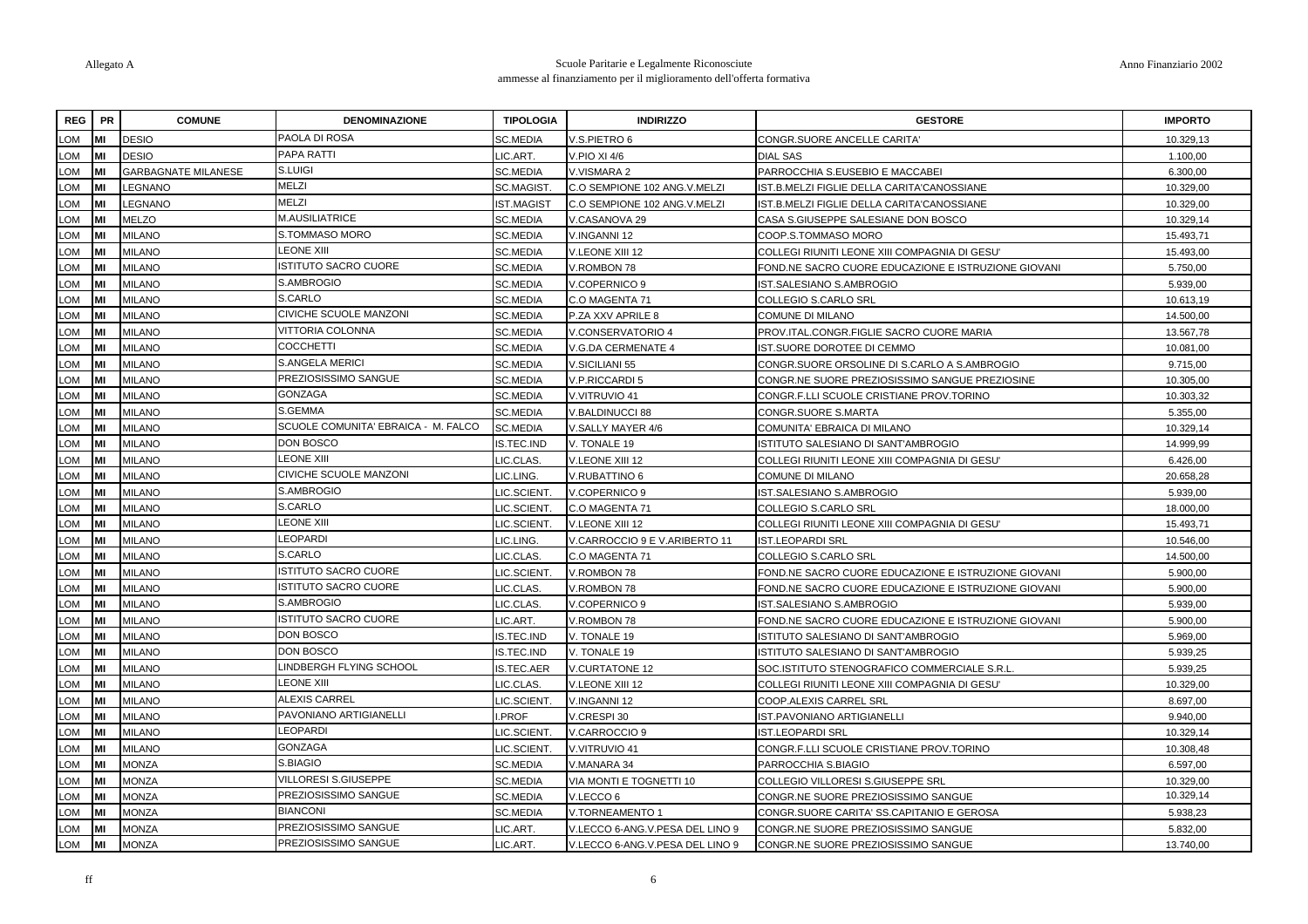| <b>REG</b>           | <b>PR</b> | <b>COMUNE</b>           | <b>DENOMINAZIONE</b>        | <b>TIPOLOGIA</b>  | <b>INDIRIZZO</b>           | <b>GESTORE</b>                                         | <b>IMPORTO</b> |
|----------------------|-----------|-------------------------|-----------------------------|-------------------|----------------------------|--------------------------------------------------------|----------------|
| MO.                  |           | MONZA                   | <b>VILLORESI S.GIUSEPPE</b> | <b>IC.SCIENT.</b> | /IA MONTI E TOGNETTI 10    | COLLEGIO VILLORESI S.GIUSEPPE SRL                      | 20.658,00      |
| .OM                  | MI        | <b>MONZA</b>            | <b>BIANCONI</b>             | LIC.LING          | /.TORNEAMENTO 1            | CONGR.SUORE CARITA' SS.CAPITANIO E GEROSA              | 13.988,00      |
| MO.                  | MI        | <b>MONZA</b>            | MADDALENA DI CANOSSA        | SC.MAGIST.        | V.S.CROCE 5                | CASA PRIMARIA FIGLIE CARITA' CANOSSIANE                | 10.329,00      |
| MO.                  | MI        | SAN DONATO MILANESE     | <b>M.AUSILIATRICE</b>       | <b>SC.MEDIA</b>   | V.SERGNANO 10              | CASA IMMACOLATA CONCEZIONE SALESIANE DON BOSCO         | 14.476,29      |
| MO.                  | MI        | SAN VITTORE OLONA       | S.MASSIMILIANO KOLBE        | SC.MEDIA          | /. XXIV MAGGIO 28          | COOP.SRL LA CAROVANA                                   | 10.329,14      |
| MO.                  |           | <b>SEREGNO</b>          | <b>BALLERINI</b>            | <b>SC.MEDIA</b>   | V.VERDI 77                 | FOND.NE AMBROSIANA CULTURA EDUCAZIONE CATTOLICA-FACEC- | 10.329,14      |
| MO.                  | MI        | <b>SEREGNO</b>          | <b>BALLERINI</b>            | PROF.ALB          | V.VERDI 77                 | FOND.NE AMBROSIANA CULTURA EDUCAZIONE CATTOLICA-FACEC- | 10.329,14      |
| MO.                  | MI        | <b>SEREGNO</b>          | <b>CANDIA</b>               | LIC.LING.         | V.TORRICELLI 37            | COOP.IST.EUROPEO MARCELLO CANDIA                       | 5.130,00       |
| MO.                  | MI        | SESTO SAN GIOVANNI      | <b>MARELLI</b>              | <b>SC.MEDIA</b>   | V.LE MATTEOTTI 425         | IST SALESIANO DON BOSCO                                | 15.493,71      |
| MO.                  |           | SESTO SAN GIOVANNI      | <b>BREDA</b>                | <b>IS.TEC.IND</b> | V.LE MATTEOTTI 425         | OPERE SOCIALI DON BOSCO                                | 20.658,28      |
| MO.                  | <b>MI</b> | <b>SEVESO</b>           | <b>FRASSATI</b>             | <b>SC.MEDIA</b>   | V.S.CARLO 4                | COOP.SRL FRASSATI                                      | 15.360,00      |
| MO.                  | <b>PV</b> | <b>PAVIA</b>            | S.GIORGIO                   | LIC.CLAS.         | /.MENOCCHIO 26             | SEMINARIO VESCOVILE DI PAVIA                           | 38.734,00      |
| MO.                  | <b>VA</b> | <b>BUSTO ARSIZIO</b>    | DON COSTAMAGNA              | <b>SC.MEDIA</b>   | V.CULLIN 6                 | COOP.SRL NICCOLO' REZZARA                              | 15.493,71      |
| LOM                  | VA        | <b>BUSTO ARSIZIO</b>    | PASCAL                      | LIC.SCIENT.       | V.CULLIN 6 ANG.V.MIANI     | COOP.SRL NICCOLO' REZZARA                              | 15.493,71      |
| MO.                  | VA        | <b>BUSTO ARSIZIO</b>    | FIORINI OLGA                | PROF.PUB          | V.VARZI 16                 | ASS.NE CULTURALE OLGA FIORINI - A.C.O.F.               | 10.328,28      |
| MO.                  | VA        | <b>BUSTO ARSIZIO</b>    | <b>FIORINI OLGA</b>         | PROF.I.A          | V.VARZI 16                 | ASS.NE CULTURALE OLGA FIORINI - A.C.O.F.               | 10.328,28      |
| MO.                  | VA        | CASTELLANZA             | <b>M.AUSILIATRICE</b>       | SC.MEDIA          | /.CARDINAL FERRARI 7       | IST.M.AUSILIATRICE SALESIANE DON BOSCO                 | 10.328,72      |
| .OM                  | VA        | <b>GORLA MINORE</b>     | <b>ROTONDI</b>              | <b>SC.MEDIA</b>   | V.S.MAURIZIO 4             | <b>COLLEGIO ROTONDI</b>                                | 7.546,75       |
| MO.                  | <b>VA</b> | <b>GORLA MINORE</b>     | <b>ROTONDI</b>              | <b>IC.SCIENT.</b> | V.S.MAURIZIO 4             | <b>COLLEGIO ROTONDI</b>                                | 9.703,80       |
| MO.                  | VA        | SARONNO                 | ORSOLINE S.CARLO            | <b>SC.MEDIA</b>   | /.S.GIUSEPPE 60            | CONGR.SUORE ORSOLINE DI S.CARLO A S.AMBROGIO           | 20.918,68      |
| MO.                  | VA        | SARONNO                 | CASTELLI                    | <b>SC.MEDIA</b>   | P.LE SANTUARIO 10          | FOND.NE AMBROSIANA CULTURA EDUCAZIONE CATTOLICA-FACEC- | 10.328,00      |
| MO.                  | VA        | SARONNO                 | <b>CASTELLI</b>             | .IC.SCIENT.       | P.LE SANTUARIO 10          | FOND.NE AMBROSIANA CULTURA EDUCAZIONE CATTOLICA-FACEC- | 9.300,00       |
| MO.                  | VA        | <b>SARONNO</b>          | ORSOLINE S.CARLO            | SC.MAGIST.        | V.S.GIUSEPPE 60            | CONGR.SUORE ORSOLINE DI S.CARLO A S.AMBROGIO           | 7.707,60       |
| MO.                  | <b>VA</b> | <b>SESTO CALENDE</b>    | CAPE'                       | <b>SC.MEDIA</b>   | V.INDIPENDENZA 15          | IST.SUORE ORSOLINE UNIONE ROMANA                       | 10.326,00      |
| MO.                  | VA        | <b>SESTO CALENDE</b>    | <b>MERICIANUM</b>           | <b>IC.SCIENT</b>  | V.INDIPENDENZA 15          | PARROCCHIA S.BERNARDINO                                | 5.923,20       |
| MO.                  | <b>VA</b> | TRADATE                 | PAOLO VI                    | <b>SC.MEDIA</b>   | /.SOPRANZI 26              | <b>IST.LODOVICO PAVONI</b>                             | 15.493,00      |
| MO.                  | <b>VA</b> | TRADATE                 | <b>BENTIVOGLIO</b>          | <b>IC.SCIENT</b>  | /.COSTA DEL RE 1           | FOND.NE AMBROSIANA CULTURA EDUCAZIONE CATTOLICA-FACEC- | 4.902,00       |
| MO.                  | VA        | <b>VARESE</b>           | DE FILIPPI                  | I.PROF.ALB        | /.BRAMBILLA 15/V.CRISPI 24 | CONGR.PADRI OBLATI SS.AMBROGIO E CARLO                 | 10.329,14      |
|                      |           | <b>Totale LOMBARDIA</b> |                             |                   |                            |                                                        | 1.576.808,64   |
| MAR                  | MC        | <b>MACERATA</b>         | SALESIANO S.GIUSEPPE        | <b>IC.LING.</b>   | V.LE DON BOSCO 55          | IST.SALESIANO S.GIUSEPPE                               | 10.329,00      |
| <b>MAR</b>           | <b>MC</b> | <b>MACERATA</b>         | SALESIANO S.GIUSEPPE        | <b>IC.SCIENT</b>  | V.LE DON BOSCO 55          | IST.SALESIANO S.GIUSEPPE                               | 5.939,00       |
| MAR                  | <b>PS</b> | <b>PESARO</b>           | CAMPANINI                   | <b>SC.MEDIA</b>   | /.NAPOLI 40                | COOP.SRL LA NUOVA SCUOLA                               | 15.493,71      |
| <b>Totale MARCHE</b> |           |                         |                             |                   |                            |                                                        | 31.761,71      |
| PIE                  | AL        | <b>ALESSANDRIA</b>      | S.GIOVANNI BOSCO            | <b>SC.MEDIA</b>   | V.GALVANI 3                | CONGR.FIGLIE M.AUSILIATRICE - SALESIANE                | 10.329,14      |
| PIE                  | AT        | NIZZA MONFERRATO        | NOSTRA SIGNORA DELLE GRAZIE | <b>IST.MAGIST</b> | V.LE DON BOSCO 40          | IST.MADONNA DELLE GRAZIE SALESIANE DON BOSCO           | 10.302,00      |
| PIE                  | CN        | <b>BRA</b>              | S.DOMENICO SAVIO            | IS.TEC.IND        | V.LE RIMEMBRANZE 19        | IST.SALESIANO S.DOMENICO SAVIO                         | 10.322,00      |
| PIE                  | CN        | <b>CUNEO</b>            | <b>IMMACOLATA</b>           | <b>SC.MEDIA</b>   | V.NEGRELLI 14              | CONGR.RELIG.S.GIUSEPPE                                 | 4.930.33       |
| PIE                  | <b>NO</b> | <b>ARONA</b>            | DE FILIPPI                  | LIC.LING.         | P.LE S.CARLO 1             | SEMINARIO VESCOVILE DI NOVARA                          | 8.645,00       |
| PIE                  | <b>NO</b> | <b>BORGOMANERO</b>      | DON BOSCO                   | <b>SC.MEDIA</b>   | V.LE DANTE 19              | COLLEGIO DON BOSCO                                     | 9.966,00       |
| PIE                  | <b>NO</b> | <b>BORGOMANERO</b>      | DON BOSCO                   | <b>IC.CLAS.</b>   | V.LE DANTE 19              | COLLEGIO DON BOSCO                                     | 9.920,00       |
| PIE                  | <b>NO</b> | <b>NOVARA</b>           | <b>IMMACOLATA</b>           | <b>SC.MEDIA</b>   | /.GALLARATI 4              | IST.IMMACOLATA SALESIANE DON BOSCO                     | 15.493,71      |
| PIE                  | <b>NO</b> | NOVARA                  | S.LORENZO                   | LIC.SCIENT.       | BALUARDO LAMARMORA 14      | IST.SALESIANO S.LORENZO                                | 5.140,00       |
| PIE                  | <b>TO</b> | CUMIANA                 | DON BOSCO                   | <b>SC.MEDIA</b>   | STRADA CASCINE NUOVE 2     | OPERA SALESIANA REBAUDENGO                             | 10.329,14      |
| PIE                  | <b>TO</b> | <b>CUMIANA</b>          | DON BOSCO                   | LIC.SCIENT.       | STRADA CASCINE NUOVE 2     | OPERA SALESIANA REBAUDENGO                             | 10.329,14      |
| PIE                  | TO        | <b>GIAVENO</b>          | M.AUSILIATRICE              | <b>SC.MEDIA</b>   | V.M.AUSILIATRICE 55        | IST.M.AUSILIATRICE DELLE FIGLIE M.AUSILIATRICE         | 2.582,17       |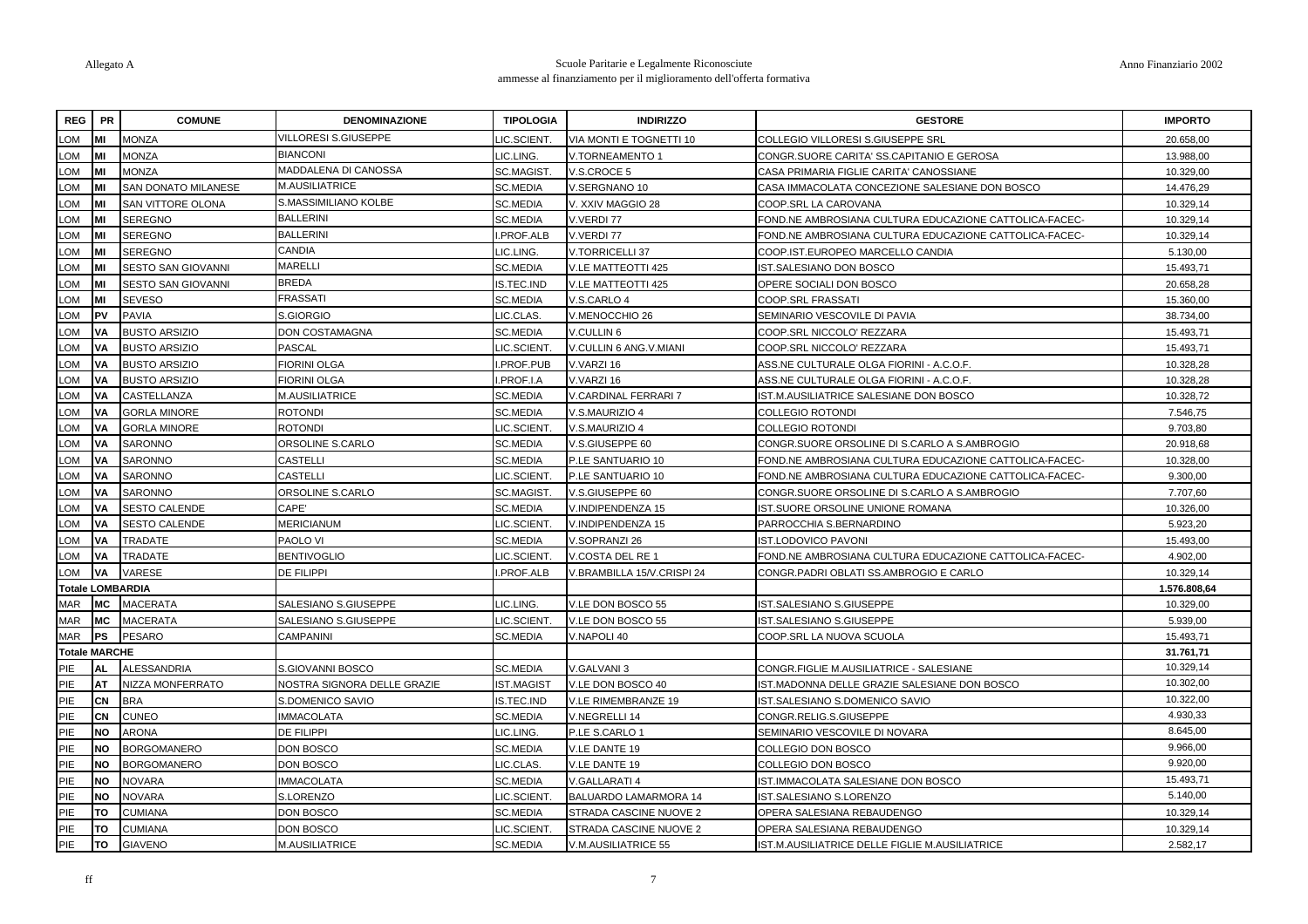| <b>REG</b>             | <b>PR</b> | <b>COMUNE</b>        | <b>DENOMINAZIONE</b>        | <b>TIPOLOGIA</b>  | <b>INDIRIZZO</b>             | <b>GESTORE</b>                                            | <b>IMPORTO</b> |
|------------------------|-----------|----------------------|-----------------------------|-------------------|------------------------------|-----------------------------------------------------------|----------------|
| PIE                    | TΩ        | <b>MONCALIERI</b>    | S.ANNA OPERA PIA BAROLO     | IC.LING.          | /.GALILEI 15                 | IST.SUORE S.ANNA PROVVIDENZA CASA TORINO                  | 5.926,34       |
| PIE                    | TO        | PINEROLO             | M.IMMACOLATA                | <b>SC.MEDIA</b>   | /.RIMEMBRANZA 86             | IST.SUORE S.GIUSEPPE DI PINEROLO                          | 7.746,85       |
| PIE                    | <b>TO</b> | <b>RIVOLI</b>        | <b>MURIALDO</b>             | <b>SC.MEDIA</b>   | C.O FRANCIA 15               | PIA SOC.TORINESE S.GIUSEPPE                               | 15.493,70      |
| PIE                    | <b>TO</b> | <b>RIVOLI</b>        | <b>FOSSATI</b>              | <b>IC.SCIENT.</b> | C.O FRANCIA 15               | PIA SOC.TORINESE S.GIUSEPPE                               | 23.235,00      |
| PIE                    | <b>TO</b> | <b>RIVOLI</b>        | <b>FOSSATI</b>              | IC.SCIENT         | C.O FRANCIA 15               | PIA SOC.TORINESE S.GIUSEPPE                               | 10.329,14      |
| PIE                    | TO        | SAN BENIGNO CANAVESE | DON BOSCO                   | <b>SC.MEDIA</b>   | P.ZA GUGLIELMO DA VOLPIANO 2 | SCUOLE PROFESSIONALI SALESIANE                            | 10.322,00      |
| PIE                    | TO        | <b>TORINO</b>        | DON BOSCO                   | <b>SC.MEDIA</b>   | <b>/.M.AUSILIATRICE 32</b>   | ORATORIO SALESIANO S.FRANCESCO SALES                      | 15.489,20      |
| PIE                    | TO        | <b>TORINO</b>        | SACRA FAMIGLIA              | <b>SC.MEDIA</b>   | /.ROSOLINO PILO 24           | IST.F.LLI SACRA FAMIGLIA                                  | 2.417,00       |
| PIE                    | <b>TO</b> | <b>TORINO</b>        | FAA' DI BRUNO               | <b>SC.MEDIA</b>   | V.LE CHIUSE 40               | IST.SUORE MINIME NOSTRA SIGNORA DEL SUFFRAGIO             | 10.329,14      |
| PIE                    | TO        | <b>TORINO</b>        | MADRE MAZZARELLO            | <b>SC.MEDIA</b>   | V.CUMIANA 14                 | CASA MISSIONARIA MADRE MAZZARELLO SALESIANE DON BOSCO     | 5.939,00       |
| PIE                    | TO        | <b>TORINO</b>        | <b>SOCIALE</b>              | <b>SC.MEDIA</b>   | C.O SIRACUSA 10              | IST.SOCIALE COMPAGNIA GESU'                               | 10.316,23      |
| PIE                    | TO        | <b>TORINO</b>        | <b>RUA</b>                  | SC.MEDIA          | V.PAISIELLO 37               | ORATORIO SALESIANO MICHELE RUA                            | 10.125,00      |
| PIE                    | TO        | <b>TORINO</b>        | VALSALICE                   | <b>IC.SCIENT.</b> | V.THOVEZ 37                  | LIC.GINN.SALESIANO VALSALICE                              | 20.320.00      |
| PIE                    | TO        | <b>TORINO</b>        | M.VITTORIA                  | IC.LING.          | P.ZA V.VENETO 13             | ASS.NE TUTTO EUROPA                                       | 21.936,00      |
| PIE                    | <b>TO</b> | <b>TORINO</b>        | S.GIUSEPPE                  | IC.SCIENT.        | V.S.FRANCESCO DA PAOLA 23    | CONGR.F.LLI SCUOLE CRISTIANE PROV.TORINO                  | 6.950,00       |
| PIE                    | <b>TO</b> | <b>TORINO</b>        | VALSALICE                   | IC.CLAS.          | V.THOVEZ 37                  | LIC.GINN.SALESIANO VALSALICE                              | 15.493,00      |
| PIE                    | TO        | <b>TORINO</b>        | <b>M.VITTORIA</b>           | IC.LING.          | P.ZA V.VENETO 13             | <b>ASS.NE TUTTO EUROPA</b>                                | 20.171.00      |
| PIE                    | TO        | <b>TORINO</b>        | <b>SOCIALE</b>              | IC.SCIENT.        | C.O SIRACUSA 10              | IST.SOCIALE COMPAGNIA GESU'                               | 15.484,42      |
| PIE                    | <b>TO</b> | <b>TORINO</b>        | FAA' DI BRUNO               | IC.SCIENT.        | V.LE CHIUSE 40               | IST.SUORE MINIME NOSTRA SIGNORA DEL SUFFRAGIO             | 15.493,71      |
| PIE                    | TO        | <b>TORINO</b>        | MADRE MAZZARELLO            | IC.SCIENT.        | V.CUMIANA 2                  | CASA MISSIONARIA MADRE MAZZARELLO SALESIANE DON BOSCO     | 10.329,14      |
| PIE                    | <b>TO</b> | <b>TORINO</b>        | LA SALLE                    | S.TEC.GEO         | V.LODOVICA 14                | CONGR.F.LLI SCUOLE CRISTIANE PROV.TORINO                  | 10.277,50      |
| PIE                    | <b>TO</b> | <b>TORINO</b>        | MADRE MAZZARELLO            | <b>SC.MAGIST</b>  | V.CUMIANA 2                  | CASA MISSIONARIA MADRE MAZZARELLO SALESIANE DON BOSCO     | 9.771,00       |
| PIE                    | TO        | <b>TORINO</b>        | <b>VITTORIO VENETO</b>      | IC.ART.           | V.M.D'AZEGLIO 17             | FOND.NE TEATRO NUOVO PER LA DANZA                         | 10.326,00      |
| PIE                    | TO        | <b>TORINO</b>        | M.AUSILIATRICE              | ST.MAGIST         | P.ZA M.AUSILIATRICE 27       | IST.M.AUSILIATRICE SALESIANE DON BOSCO                    | 13.033,00      |
| PIE                    | <b>VB</b> | <b>DOMODOSSOLA</b>   | <b>ROSMINI</b>              | ST.MAGIST         | V.MATTARELLA 5               | COOP.ROSMINI SRL                                          | 10.000,00      |
| <b>Totale PIEMONTE</b> |           |                      |                             |                   |                              |                                                           | 415.542,00     |
| <b>PUG</b>             | <b>BA</b> | <b>ANDRIA</b>        | <b>BETHANCOURT</b>          | SC.MAGIST.        | /.PENDIO S.LORENZO 92        | ENTE PROV.ITALIANA CONGR.SUORE BETLEMITE SACRO CUORE GESU | 10.329,00      |
| PUG                    | BA        | <b>ANDRIA</b>        | <b>UMBERTO I</b>            | S.TEC.AGR         | P.ZA S.PIO X 9               | AMM.NE PROVINCIALE DI BARI                                | 5.919.00       |
| <b>PUG</b>             | <b>BA</b> | <b>BARI</b>          | MARGHERITA                  | SC.MEDIA          | C.O CROCE 267                | CONGR.SUORE CARITA' SS.CAPITANIO E GEROSA                 | 5.949,00       |
| <b>PUG</b>             | <b>BA</b> | <b>BARI</b>          | <b>MARGHERITA</b>           | <b>IC.CLAS</b>    | C.O CROCE 267                | CONGR.SUORE CARITA' SS.CAPITANIO E GEROSA                 | 5.706,25       |
| <b>PUG</b>             | <b>BA</b> | <b>BARI</b>          | PREZIOSISSIMO SANGUE        | IC.LING.          | V.SCIPIONE AFRICANO 272      | CONGR.SUORE ADORATRICI PREZIOSISSIMO SANGUE               | 10.329,00      |
| <b>PUG</b>             | <b>BA</b> | <b>BARLETTA</b>      | SALESIANO SACRI CUORI       | S.TEC.COM         | V.CAVOUR 81                  | CONGR.SUORE SALESIANE SS.CUORI                            | 15.490,00      |
| <b>PUG</b>             | LE.       | LECCE                | <b>MARCELLINE</b>           | IC.CLAS.          | V.LE OTRANTO 67              | PIA FONDAZIONE CULTO E RELIGIONE CARD.G.PANICO            | 15.493,00      |
| <b>PUG</b>             | <b>TA</b> | <b>GINOSA</b>        | NUOVA EUROPA                | S.TEC.COM         | P.ZA OROLOGIO 4              | PUPINO GIUSEPPE                                           | 10.329.00      |
| <b>Totale PUGLIA</b>   |           |                      |                             |                   |                              |                                                           | 79.544,25      |
| SAR                    | <b>CA</b> | CAGLIARI             | S.GIOVANNI BOSCO            | IC.SCIENT.        | V. S. IGNAZIO DA LACONI 64   | IST.SALESIANO S.GIOVANNI BOSCO                            | 10.096,55      |
| <b>SAR</b>             | <b>NU</b> | <b>MACOMER</b>       | MADONNA DI BONARIA          | SC.MAGIST.        | V.P.NENNI 16                 | IST.MADONNA BONARIA FIGLIE M.AUSILIATRICE                 | 10.329,14      |
| <b>SAR</b>             | <b>NU</b> | <b>NUORO</b>         | M.IMMACOLATA                | IC.LING.          | /.BALLERO 74                 | IST.MADONNA BONARIA FIGLIE M.AUSILIATRICE                 | 10.326,13      |
| <b>Totale SARDEGNA</b> |           |                      |                             |                   |                              |                                                           | 30.751.82      |
| <b>TOS</b>             | ΙFΙ       | <b>EMPOLI</b>        | CALASANZIO                  | <b>SC.MEDIA</b>   | V.CARRUCCI 23                | ENTE PROV.TOSCANA PADRI SCOLOPI                           | 15.493,71      |
| <b>TOS</b>             | FI        | <b>EMPOLI</b>        | CALASANZIO                  | IC.SCIENT.        | V.CARRUCCI 23                | ENTE PROV.TOSCANA PADRI SCOLOPI                           | 10.225,84      |
| <b>TOS</b>             | FI        | FIGLINE VALDARNO     | MARSILIO FICINO             | <b>SC.MEDIA</b>   | P.ZA S.FRANCESCO D'ASSISI 10 | PROV.TOSCANA FRATI MINORI DETTA S.FRANCESCO STIMATIZZAT   | 7.500,00       |
| <b>TOS</b>             |           | <b>FIRENZE</b>       | S.GIUSEPPE DELL'APPARIZIONE | <b>SC.MEDIA</b>   | <b>/.GIOBERTI3</b>           | COOP.SRL IST.S.GIUSEPPE                                   | 92.962.24      |
| <b>TOS</b>             | FI        | FIRENZE              | DELL'IMMACOLATA             | SC.MEDIA          | /.GHIRLANDAIO 40             | IST.SALESIANO IMMACOLATA                                  | 10.225,98      |
| TOS                    | [FI]      | <b>FIRENZE</b>       | <b>PIO X ARTIGIANELLI</b>   | <b>SC.MEDIA</b>   | /.SERRAGLI 104               | <b>IST.PIO X ARTIGIANELLI</b>                             | 4.020.62       |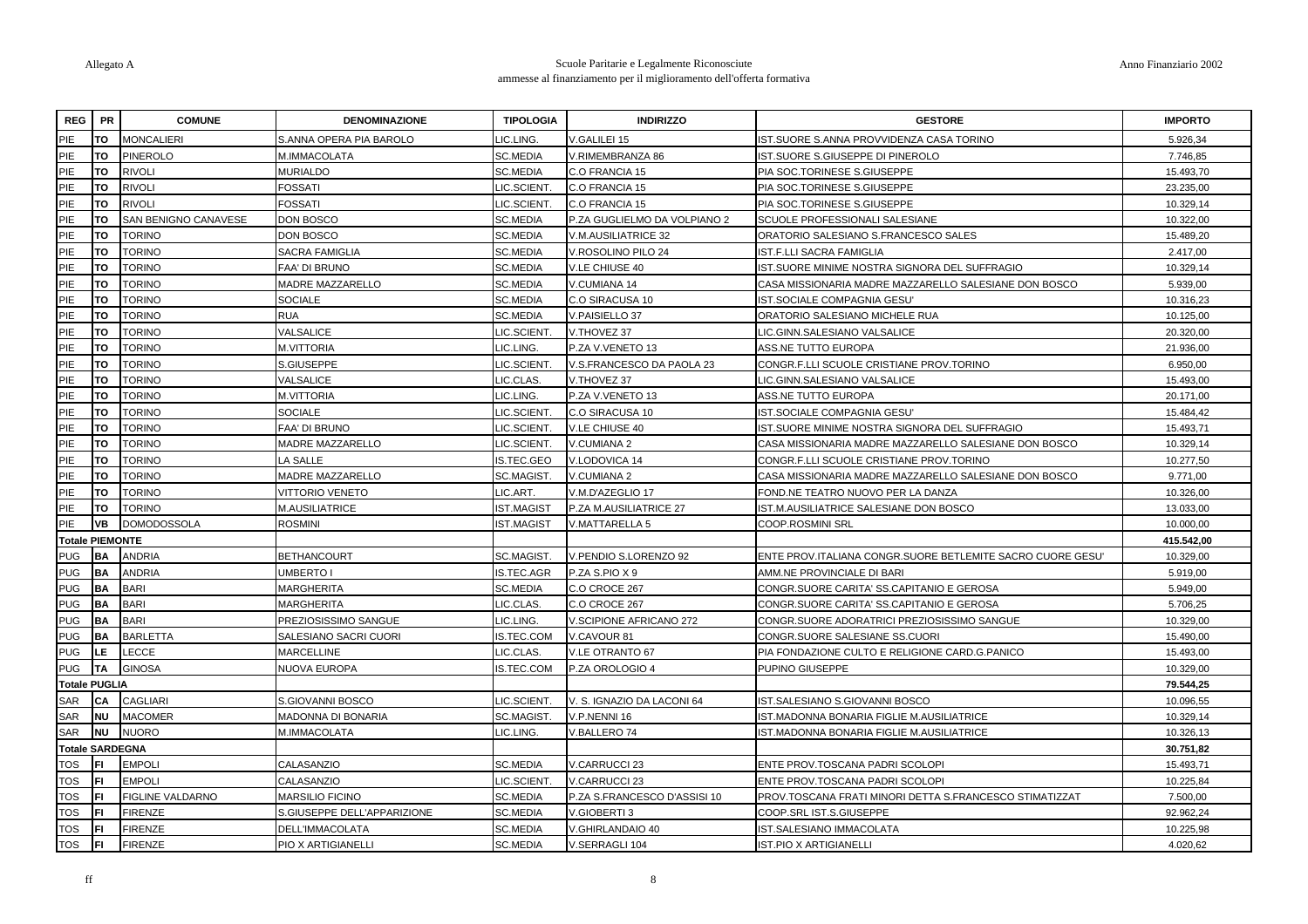| <b>REG</b> | <b>PR</b>             | <b>COMUNE</b>          | <b>DENOMINAZIONE</b>     | <b>TIPOLOGIA</b>  | <b>INDIRIZZO</b>                                          | <b>GESTORE</b>                                               | <b>IMPORTO</b> |
|------------|-----------------------|------------------------|--------------------------|-------------------|-----------------------------------------------------------|--------------------------------------------------------------|----------------|
| TOS        |                       | FIRENZE                | DON BOSCO                | <b>IC.SCIENT.</b> | /.GHIRLANDAIO 40                                          | IST.SALESIANO IMMACOLATA                                     | 23.240,56      |
| TOS        | FI                    | <b>FIRENZE</b>         | SCUOLE PIE FIORENTINE    | IC.CLAS.          | V.CAVOUR 94                                               | ENTE PROV.TOSCANA PADRI SCOLOPI                              | 18.750,00      |
| TOS        |                       | <b>FIRENZE</b>         | <b>DON BOSCO</b>         | IC.SCIENT.        | V.GHIRLANDAIO 40                                          | IST.SALESIANO IMMACOLATA                                     | 10.225,98      |
| TOS        |                       | <b>FIRENZE</b>         | SCUOLE PIE FIORENTINE    | <b>IC.SCIENT</b>  | V.CAVOUR 94                                               | ENTE PROV.TOSCANA PADRI SCOLOPI                              | 7.746,85       |
| TOS        |                       | <b>IVORNO</b>          | <b>SACRO CUORE</b>       | IC.SCIENT         | V.CECCONI 25                                              | SUORE DOMENICANE DI S.CATERINA DA SIENA                      | 11.413,69      |
| TOS        | PO                    | <b>PRATO</b>           | S.CATERINA DE' RICCI     | <b>SC.MEDIA</b>   | V.S.VINCENZO 2                                            | COOP.SRL SCUOLA INSIEME                                      | 8.985,32       |
| TOS        | PO                    | <b>PRATO</b>           | CONSERVATORIO S.NICCOLO' | <b>SC.MEDIA</b>   | P.ZA CARDINALE NICCOLO' 6                                 | CONSERVATORIO S.NICCOLO'                                     | 10.329,00      |
| TOS        | PO                    | <b>PRATO</b>           | CONSERVATORIO S.NICCOLO' | <b>IC.SCIENT.</b> | P.ZA CARDINALE NICCOLO' 6                                 | CONSERVATORIO S.NICCOLO'                                     | 15.493,71      |
| TOS        | PO                    | <b>PRATO</b>           | CONSERVATORIO S.NICCOLO' | <b>IC.SCIENT</b>  | P.ZA CARDINALE NICCOLO' 6                                 | CONSERVATORIO S.NICCOLO'                                     | 10.329,14      |
| TOS        | PT.                   | MONTECATINI-TERME      | <b>DON BOSCO</b>         | <b>IST.MAGIST</b> | V.GARIBALDI 58                                            | CONGR.MANTELLATE SERVE DI MARIA                              | 10.318,20      |
|            | <b>Totale TOSCANA</b> |                        |                          |                   |                                                           |                                                              | 267.260,84     |
| √EN        | <b>BL</b>             | <b>FELTRE</b>          | VITTORINO DA FELTRE      | <b>SC.MEDIA</b>   | SALITA VITTORE DA CESANA 1                                | CASA PRIMARIA FIGLIE CARITA' CANOSSIANE                      | 10.320,00      |
| VEN        | <b>BL</b>             | FELTRE                 | VITTORINO DA FELTRE      | <b>IST.MAGIST</b> | SALITA VITTORE DA CESANA 1                                | CASA PRIMARIA FIGLIE CARITA' CANOSSIANE                      | 16.985,00      |
| VEN        | <b>BL</b>             | <b>FELTRE</b>          | VITTORINO DA FELTRE      | <b>IST.MAGIST</b> | SALITA VITTORE DA CESANA 1                                | CASA PRIMARIA FIGLIE CARITA' CANOSSIANE                      | 10.320,00      |
| VEN        | PD                    | PADOVA                 | <b>ROGAZIONISTI</b>      | <b>SC.MEDIA</b>   | V.TIZIANO MINIO 19                                        | CONGR.ROGAZIONISTI CUORE DI GESU'-ORFAN.ANTON.MASCH.DI FRANC | 13.438,00      |
| <b>VEN</b> | PD                    | PADOVA                 | <b>BETTINI</b>           | <b>SC.MEDIA</b>   | V.FIORAZZO 5 - LOC.PONTE DI BRENTACOOP.N.D.F. S.C. A R.L. |                                                              | 10.329,00      |
| <b>VEN</b> | <b>PD</b>             | <b>PADOVA</b>          | <b>DIMESSE</b>           | <b>SC.MEDIA</b>   | V.DIMESSE 25                                              | CASA SECOLARE DIMESSE                                        | 10.329,14      |
| VEN        | PD                    | <b>PADOVA</b>          | DON BOSCO                | <b>SC.MEDIA</b>   | V.S.CAMILLO DE LELLIS 4                                   | IST.FEMM.LE DON BOSCO FIGLIE M.AUSILIATRICE                  | 10.329,12      |
| VEN        | PD                    | PADOVA                 | <b>DON BOSCO</b>         | <b>IC.LING.</b>   | V.S.CAMILLO DE LELLIS 4                                   | IST.FEMM.LE DON BOSCO FIGLIE M.AUSILIATRICE                  | 23.119,00      |
| VEN        | <b>PD</b>             | PADOVA                 | NUOVO LICEO              | IC.SCIENT.        | V.FIORAZZO 7 (LOC.PONTE DI BRENTA COOP.N.D.F. S.C. A R.L. |                                                              | 23.240,56      |
| <b>VEN</b> | PD                    | PADOVA                 | M.AUSILIATRICE           | <b>SC.MAGIST</b>  | RIVIERA S.BENEDETTO 88                                    | IST.FEMM.LE DON BOSCO FIGLIE M.AUSILIATRICE                  | 7.605,65       |
| VEN        | <b>PD</b>             | <b>PADOVA</b>          | <b>ROGAZIONISTI</b>      | <b>IC.SCIENT</b>  | V.TIZIANO MINIO 19                                        | CONGR.ROGAZIONISTI CUORE DI GESU'-ORFAN.ANTON.MASCH.DI FRANC | 10.314,73      |
| VEN        | PD                    | PADOVA                 | NUOVO LICEO              | LIC.SCIENT.       | V.FIORAZZO 7 (LOC.PONTE DI BRENTA COOP.N.D.F. S.C. A R.L  |                                                              | 8.454,60       |
| VEN        | PD                    | <b>PADOVA</b>          | <b>BARBARIGO</b>         | <b>IC.SCIENT</b>  | V.ROGATI 11                                               | DIOCESI DI PADOVA                                            | 10.300,00      |
| VEN        | TV                    | CASTELFRANCO VENETO    | <b>M.ASSUNTA</b>         | <b>IST.MAGIST</b> | <b>BORGO TREVISO 21</b>                                   | COOP.NUOVA SINTESI SRL                                       | 15.000,00      |
| VEN        | TV                    | CASTELLO DI GODEGO     | ENRICO DI SARDAGNA       | <b>SC.MEDIA</b>   | /.ROMA 33                                                 | IST.SALESIANO ENRICO DI SARDAGNA                             | 5.939,25       |
| VEN        | TV                    | CONEGLIANO             | IMMACOLATA               | <b>SC.MEDIA</b>   | V.MADONNA 20                                              | COLLEGIO IMMACOLATA SALESIANE DON BOSCO                      | 5.918,00       |
| VEN        | TV                    | <b>MOGLIANO VENETO</b> | <b>ASTORI</b>            | <b>SC.MEDIA</b>   | V.MARCONI 22                                              | COLLEGIO SALESIANO ASTORI                                    | 5.939,25       |
| VEN        | TV                    | <b>MOGLIANO VENETO</b> | <b>ASTORI</b>            | LIC.CLAS.         | V.MARCONI 22                                              | COLLEGIO SALESIANO ASTORI                                    | 30.987,41      |
| VEN        | TV                    | <b>MOGLIANO VENETO</b> | <b>ASTORI</b>            | <b>IC.CLAS.</b>   | V.MARCONI 22                                              | COLLEGIO SALESIANO ASTORI                                    | 5.939,25       |
| VEN        | TV                    | ODERZO                 | <b>BRANDOLINI ROTA</b>   | <b>SC.MEDIA</b>   | V.LE BRANDOLINI 6                                         | PIA SOC.TORINESE S.GIUSEPPE                                  | 10.277,49      |
| <b>VEN</b> | TV                    | <b>ODERZO</b>          | <b>BRANDOLINI ROTA</b>   | <b>IC.SCIENT.</b> | V.LE BRANDOLINI 6                                         | PIA SOC.TORINESE S.GIUSEPPE                                  | 23.240,56      |
| √EN        | TV                    | <b>ODERZO</b>          | <b>BRANDOLINI ROTA</b>   | <b>IC.SCIENT.</b> | V.LE BRANDOLINI 6                                         | PIA SOC.TORINESE S.GIUSEPPE                                  | 10.329,14      |
| VEN        | TV                    | <b>ODERZO</b>          | <b>BRANDOLINI ROTA</b>   | IS.TEC.COM        | V.LE BRANDOLINI 6                                         | PIA SOC.TORINESE S.GIUSEPPE                                  | 10.277,49      |
| VEN        | <b>TV</b>             | PADERNO DEL GRAPPA     | <b>FILIPPIN</b>          | LIC.SCIENT.       | V.S.GIACOMO 4                                             | CONGR.F.LLI SCUOLE CRISTIANE PROV.TORINO                     | 10.329,00      |
| VEN        | TV                    | POSSAGNO               | CANOVA                   | <b>SC.MEDIA</b>   | V.S.ALBINO 6                                              | CONGR.SACERDOTI SCUOLE CARITA' IST.CAVANIS                   | 10.200,04      |
| VEN        | TV                    | POSSAGNO               | CANOVA                   | IS.TEC.COM        | V.S.ALBINO 6                                              | CONGR.SACERDOTI SCUOLE CARITA' IST.CAVANIS                   | 23.240,56      |
| √EN        | TV                    | VITTORIO VENETO        | S.GIOVANNA D'ARCO        | <b>IC.LING.</b>   | V.DEL FANTE 42                                            | IST.FIGLIE S.GIUSEPPE CABURLOTTO                             | 30.987,20      |
| VEN        | TV                    | <b>VITTORIO VENETO</b> | <b>DANTE ALIGHIERI</b>   | IS.TEC.GEO        | V.TOMMASEO 10                                             | SEMINARIO VESCOVILE DI VITTORIO VENETO                       | 23.208,60      |
| VEN        | <b>TV</b>             | VITTORIO VENETO        | <b>DANTE ALIGHIERI</b>   | IS.TEC.GEO        | V.TOMMASEO 10                                             | SEMINARIO VESCOVILE DI VITTORIO VENETO                       | 10.326,80      |
| VEN        | VE                    | <b>/ENEZIA</b>         | <b>BERNA</b>             | <b>SC.MEDIA</b>   | /.BISSUOLA 93 (MESTRE)                                    | PROV.RELIG.S.MARZIANO DI DON ORIONE                          | 15.493,70      |
| VEN        | VE                    | <b>/ENEZIA</b>         | <b>BERNA</b>             | SC.MEDIA          | /.BISSUOLA 93 (MESTRE)                                    | PROV.RELIG.S.MARZIANO DI DON ORIONE                          | 5.939,25       |
| √EN        | VE                    | VENEZIA                | S.MARCO                  | IS.TEC.IND        | V.DEI SALESIANI 15 (MESTRE)                               | CASA RELIGIOSA IST.SALESIANO S.MARCO                         | 10.329,14      |
| VEN        | ۷ı                    | LONIGO                 | <b>PAVONI</b>            | <b>IC.CLAS.</b>   | V. S.FERMO 17                                             | CONGR.RELIG.FIGLI M.IMMACOLATA - PAVONIANI -                 | 5.939,11       |
| VEN        | VI                    | <b>THIENE</b>          | PATRONATO SAN GAETANO    | <b>SC.MEDIA</b>   | V.S.MADDALENA 94                                          | PIA SOC.TORINESE S.GIUSEPPE                                  | 11.859,00      |